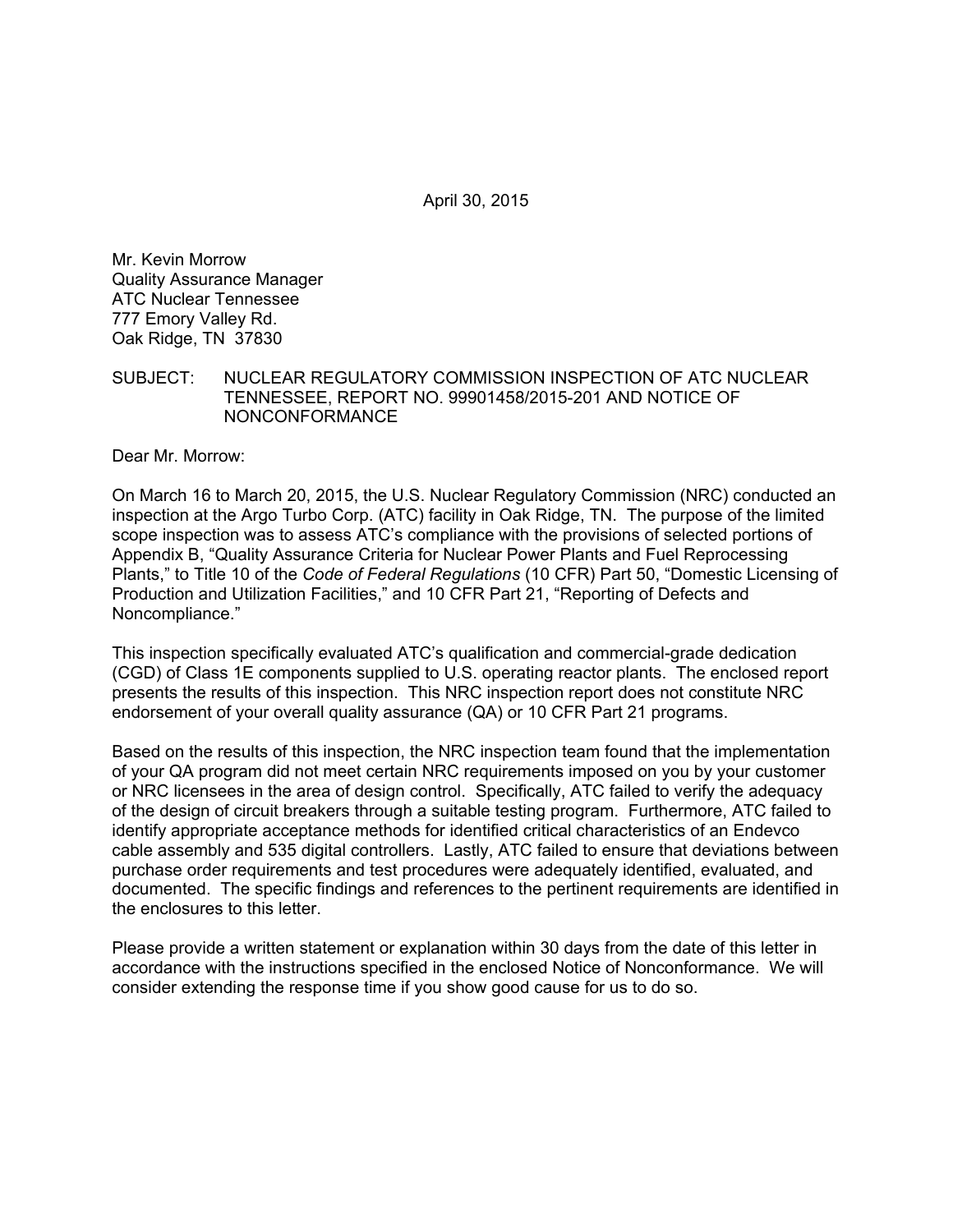#### K. Morrow - 2 -

In accordance with 10 CFR 2.390, "Public Inspections, Exemptions, Requests for Withholding," of the NRC's Rules of Practice, a copy of this letter, its enclosures, and your response will be made available electronically for public inspection in the NRC Public Document Room or from the NRC's document system, Agencywide Documents Access and Management System, which is accessible from the NRC Web site at http://www.nrc.gov/readingrm/adams.html. To the extent possible, your response should not include any personal privacy, proprietary, or safeguards information so that it can be made available to the public without redaction. If personal privacy or proprietary information is necessary to provide an acceptable response, then please provide a bracketed copy of your response that identifies the information that should be protected and a redacted copy of your response that deletes such information. If you request that such material is withheld from public disclosure, you must specifically identify the portions of your response that you seek to have withheld and provide in detail the bases for your claim (e.g., explain why the disclosure of information will create an unwarranted invasion of personal privacy or provide the information required by 10 CFR 2.390(b) to support a request for withholding confidential commercial or financial information). If safeguards information is necessary to provide an acceptable response, please provide the level of protection described in 10 CFR 73.21, "Protection of Safeguards Information: Performance Requirements."

Sincerely,

#### */RA/*

Richard A. Rasmussen, Chief Electrical Vendor Inspection Branch Division of Construction Inspection and Operational Programs Office of New Reactors

Docket No.: 99901458

Enclosures:

- 1. Notice of Nonconformance
- 2. Inspection Report 99901458/2015-201 and Attachment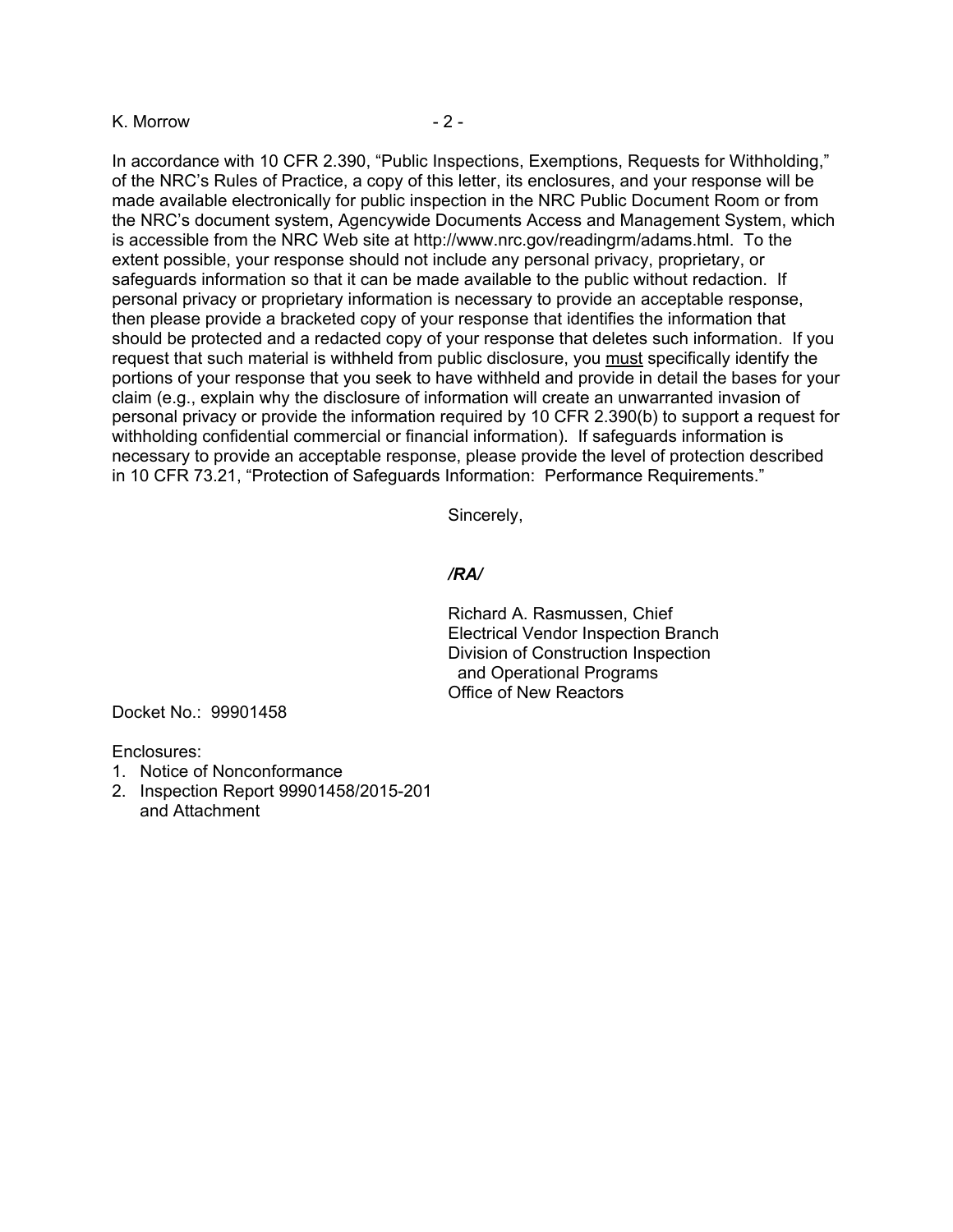In accordance with 10 CFR 2.390, "Public Inspections, Exemptions, Requests for Withholding," of the NRC's Rules of Practice, a copy of this letter, its enclosures, and your response will be made available electronically for public inspection in the NRC Public Document Room or from the NRC's document system, Agencywide Documents Access and Management System, which is accessible from the NRC Web site at http://www.nrc.gov/readingrm/adams.html. To the extent possible, your response should not include any personal privacy, proprietary, or safeguards information so that it can be made available to the public without redaction. If personal privacy or proprietary information is necessary to provide an acceptable response, then please provide a bracketed copy of your response that identifies the information that should be protected and a redacted copy of your response that deletes such information. If you request that such material is withheld from public disclosure, you must specifically identify the portions of your response that you seek to have withheld and provide in detail the bases for your claim (e.g., explain why the disclosure of information will create an unwarranted invasion of personal privacy or provide the information required by 10 CFR 2.390(b) to support a request for withholding confidential commercial or financial information). If safeguards information is necessary to provide an acceptable response, please provide the level of protection described in 10 CFR 73.21, "Protection of Safeguards Information: Performance Requirements."

Sincerely,

#### */RA/*

Richard A. Rasmussen, Chief Electrical Vendor Inspection Branch Division of Construction Inspection and Operational Programs Office of New Reactors

Docket No.: 99901458

Enclosures:

- 1. Notice of Nonconformance
- 2. Inspection Report 99901458/2015-201 and Attachment

#### DISTRIBUTION:

ERoach KKavanagh ASakadales **MWatford** AHon **TBeltz** kmorrow@argoturbo.com

|               | ADAMU AUUUSSIUII IIU METUTUUAULL |               | <b>OUTUGITUG VID UITIGIT</b> | ם שנוע   |
|---------------|----------------------------------|---------------|------------------------------|----------|
| <b>OFFICE</b> | NRO/DCIP/EVIB                    | NRO/DCIP/EVIB | NRO/DCIP/EVIB                | NRO/DCIP |
| <b>NAME</b>   | ARamirez                         | EHuang        | NSavwoir                     | TFrve    |
| <b>DATE</b>   | 04/16/15                         | 04/14/15      | 04/09/15                     | 04/23/15 |
| <b>OFFICE</b> | NRO/DCIP/EVIB                    | NRO/DCIP/EVIB | NRO/DCIP/EVIB                |          |
| <b>NAME</b>   | <b>SSmith</b>                    | GLipscomb     | RRasmussen                   |          |
| <b>DATE</b>   | 04/15/15                         | 04/10/15      | 04/30/15                     |          |

**ADAMS Accession No.: ML15105A522** \*Concurred via email NRO-002

## **OFFICIAL RECORD COPY**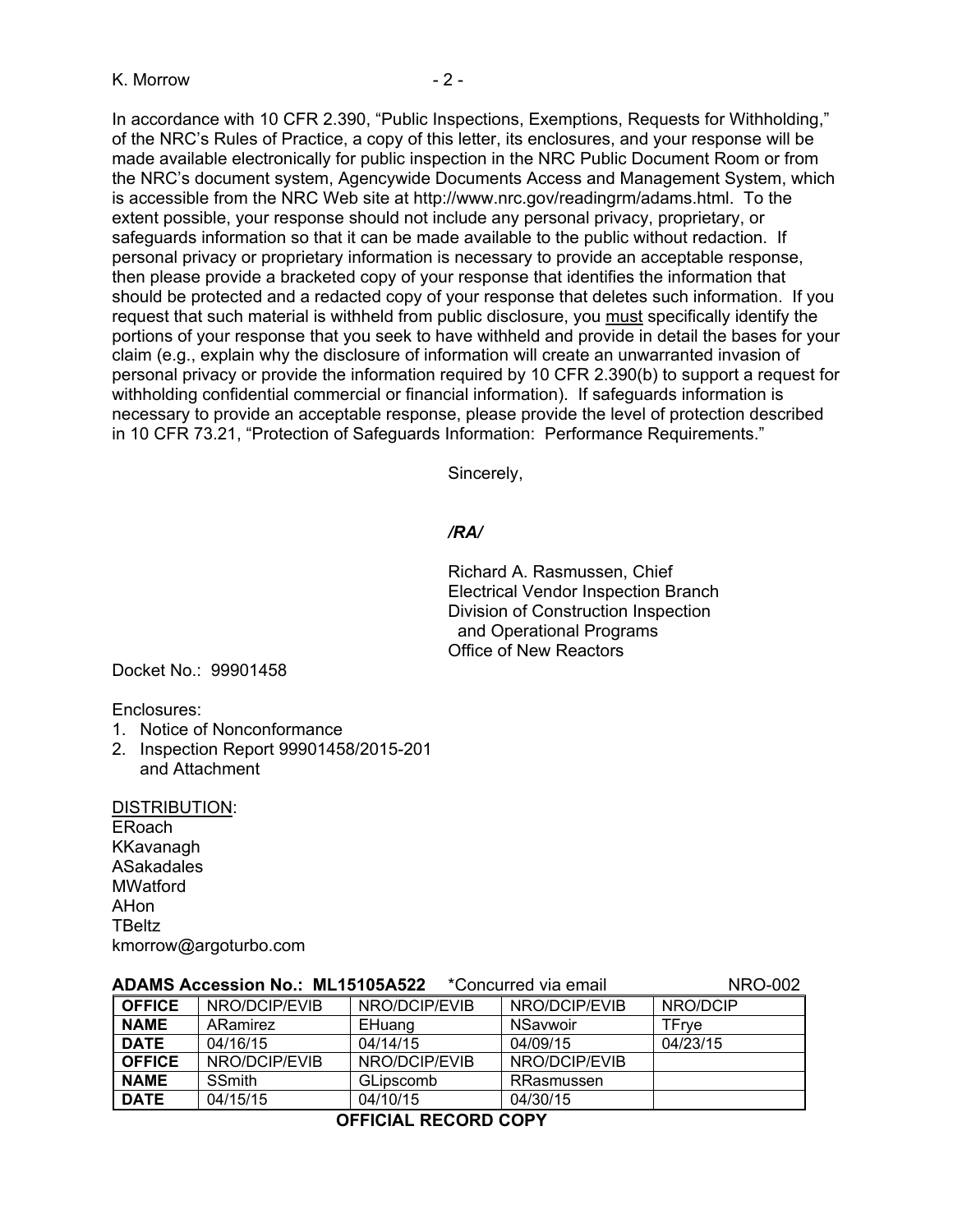#### **NOTICE OF NONCONFORMANCE**

ATC Nuclear Tennessee **Docket No.: 99901458** Oak Ridge, TN 37830

777 Emory Valley Rd. Report No.: 99901458/2015-201

Based on the results of a Nuclear Regulatory Commission (NRC) inspection conducted at the ATC Nuclear Tennessee (ATC) facility in Oak Ridge, TN, on March 16-20, 2015, certain activities were not conducted in accordance with NRC requirements which were contractually imposed on ATC by NRC licensees:

A. Criterion III, "Design Control," of Appendix B to Title 10 of the *Code of Federal Regulations* (10 CFR) Part 50 states, in part, that "design control measures shall provide for verifying or checking the adequacy of design, such as by the performance of design reviews, by the use of alternate or simplified calculation methods, or by the performance of a suitable testing program."

ATC Quality Assurance Manual (QAM), Section 3.0, "Design Control," states, in part, that "The adequacy of design shall be checked or verified by the performance of design review, by the use of alternate or simplified calculation methods, or by the performance of suitable testing program."

Contrary to the above, as of March 20, 2015, ATC failed to verify the adequacy of the design of circuit breakers for purchase order (PO) 415850 from TVA (Sequoyah Nuclear) through a suitable testing program. Specifically, seismic test plan SP12T1970-01-01, for a General Electric Manually Operated Model Breaker/Switch, Revision 0, dated December 12, 2013, stated that the safety function of the breaker was to close and carry the rated current/voltage when manually closed and to open when manually tripped. The test plan also stated that the breaker was seismically qualified in accordance with the Institute of Electrical and Electronics Engineer (IEEE) 344-1975 "IEEE Recommended Practices for Seismic Qualification for Class 1E Equipment for Nuclear Power Generating Stations." However, ATC failed to provide an appropriate analysis, in accordance with IEEE 344-1975, to address the multiple seismic tests of similar, but not equivalent, configurations. Specifically, during the seismic testing there were changes to internal components, breaker state (open/close), and mounting configuration. ATC did not have a documented analysis to supplement the testing that demonstrated that the breaker, in spite of the changes, could meet its performance requirements when subjected to seismic acceleration. In addition, the qualification testing, similarity analysis, and dedication plan failed to address the requirement that the breaker could be manually closed following a safe shut down earthquake (SSE) to carry the rated current/voltage. Therefore, the final qualification report does not demonstrate the breakers ability to perform its required functions following a seismic event.

This issue has been identified as Nonconformance 99901458/2015-201-01.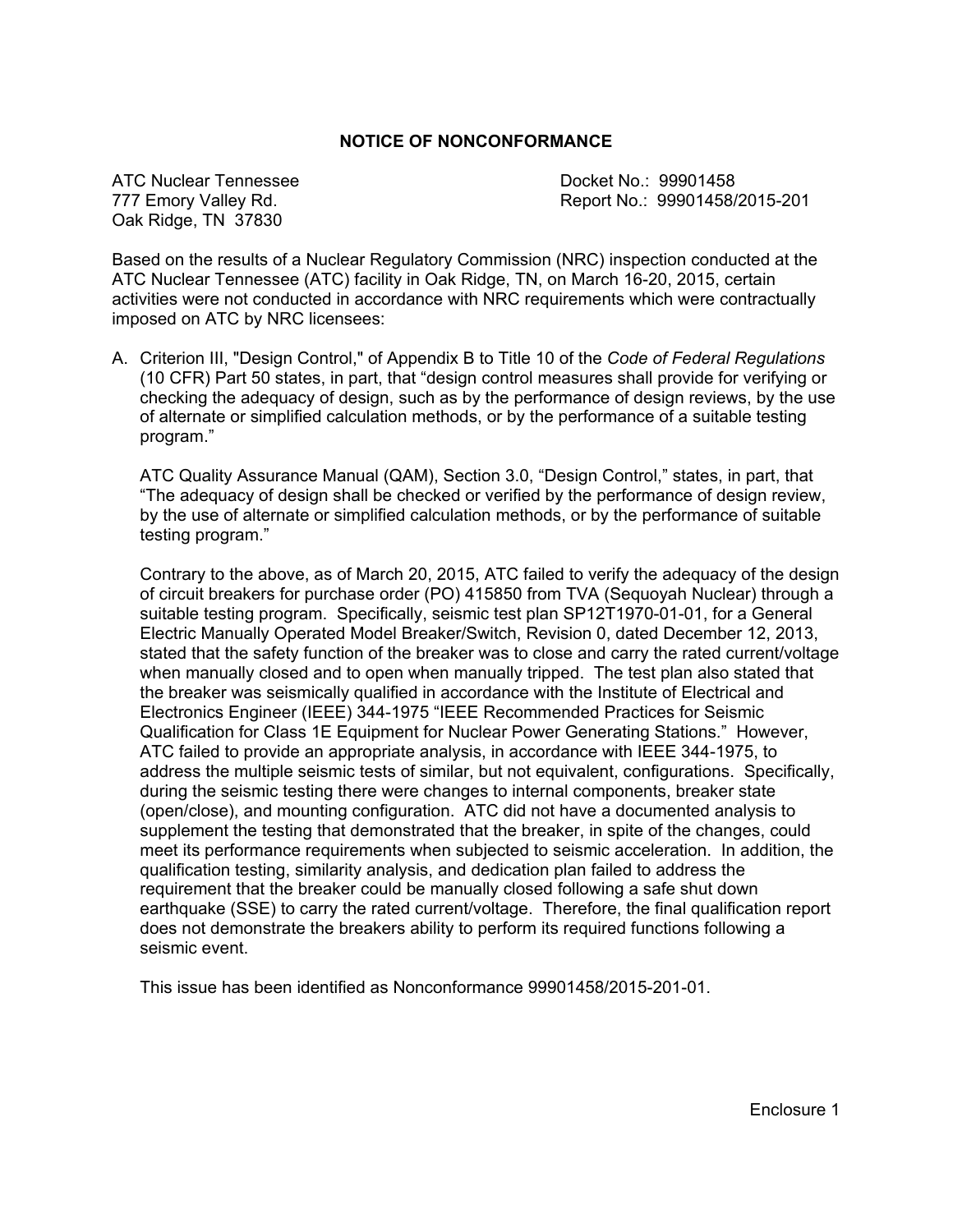B. Criterion III, "Design Control," of Appendix B to 10 CFR Part 50 states, in part, that "measures shall also be established for the selection and review for suitability of application of materials, parts, equipment, and processes that are essential to the safety-related functions of the structures, systems and components."

ATC QAM, Section 3.0, "Design Control," states in part that "Materials, parts, equipment, and processes that are essential to the safety related functions of structures, systems and components shall be properly selected and reviewed for the suitability of application."

Contrary to the above, as of March 20, 2015, ATC's technical evaluation failed to identify appropriate acceptance methods to review the suitability of parts and materials for identified critical characteristics that are essential to the safety-related functions of 535 digital controllers and an Endevco cable assembly. Specifically,

- ATC failed to identify appropriate acceptance criteria to ensure that the voltage ratings of static random-access memory (SRAM) chips are compatible with the circuit board voltage ratings in 535 digital controllers to prevent a known failure mode. ATC CGD Plan (CGD14T2335-01-01) "Commercial Grade Dedication Plan for controller, digital model 535 single loop process," Revision 0, dated October 27, 2014, identified the SRAM chip as a critical characteristic. However, ATC used the SRAM chip part number as the only acceptance method to verify that the chip is compatible with the circuit board. Since the SRAM chip is procured from a commercial distributor, the part number verification alone does not verify the SRAM chip's voltage rating. As documented by ATC in a Part 21 notification (Agencywide Documents Access and Management System (ADAMS) Accession Number ML121910333), an incompatible SRAM chip would pass all functional testing and would degrade the circuit over time and could fail in-service. Therefore, ATC failed to identify appropriate acceptance criteria to ensure that the rating of the SRAM chip installed on a 535 digital controller is compatible with the circuit board rating in order to prevent a known failure mode.
- ATC failed identify appropriate acceptance methods to verify the fiberglass sleeve material of an Endevco cable assembly. ATC Commercial Grade Dedication (CGD) Plan (CGD12T2415-01-01) "CGD for an Endevco Cable Assembly" for PO 500574602 for Palo Verde," Revision 1 dated May 6, 2013, identified critical characteristics of the cable assembly. These critical characteristics included verifying that that the sleeve material was constructed out of fiberglass to prevent inadvertent grounding, and to withstand high temperatures on the cable. ATC's acceptance method for verifying the material of the sleeve was specified as visual; however, a visual examination does not provide reasonable assurance that the material is fiberglass and not a different plastic or polymer that would not be able to prevent inadvertent grounding or withstand high temperatures.

These issues have been identified as examples of Nonconformance 99901458/2015-201-02.

C. Criterion III, "Design Control," of Appendix B 10 CFR 50 states, in part, "measures shall be established to assure that applicable regulatory requirements and the design basis, as defined in § 50.2 and as specified in the license application, for those structures, systems, and components to which this appendix applies are correctly translated into specifications,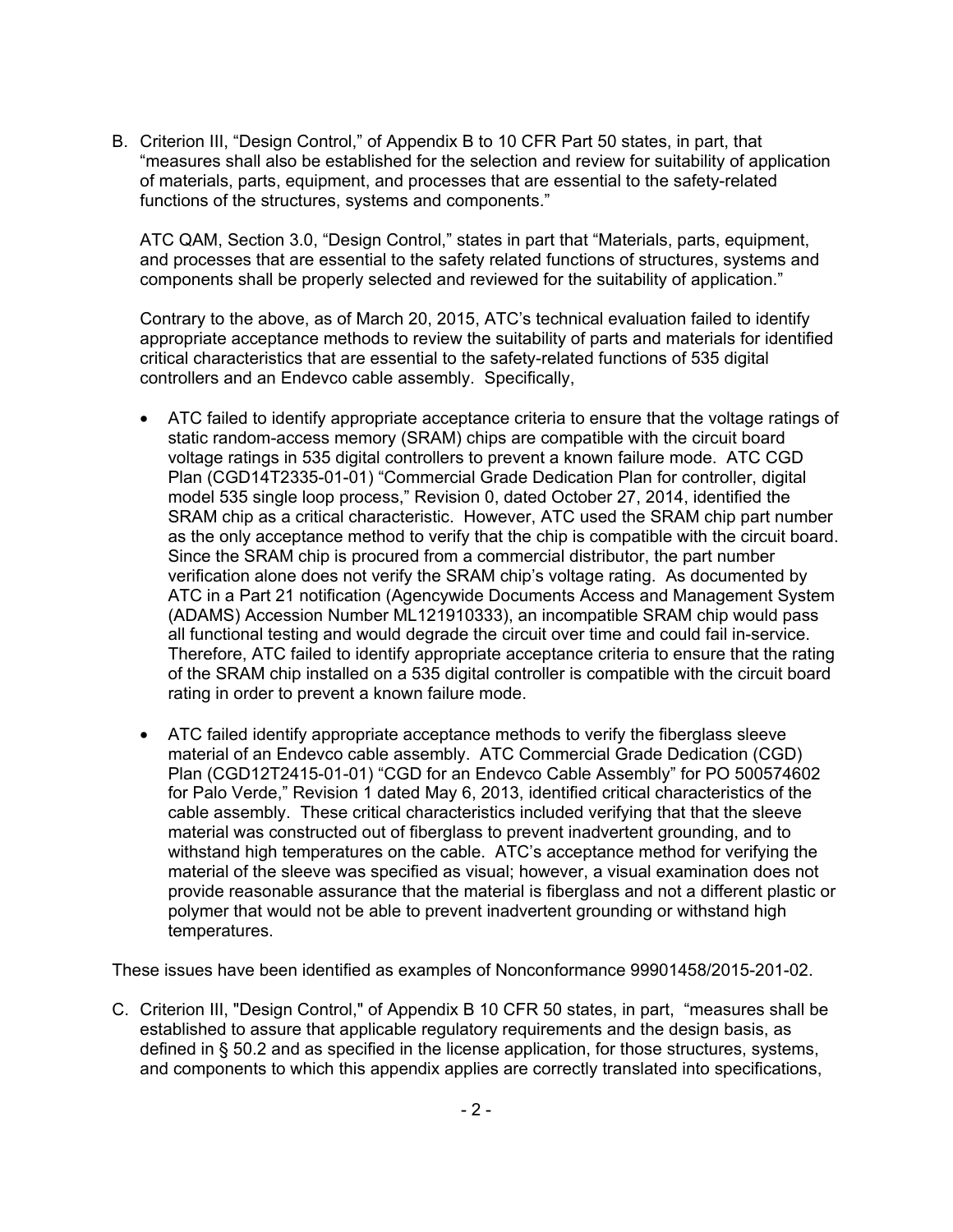drawings, procedures, and instructions. These measures shall include provisions to assure that appropriate quality standards are specified and included in design documents and that deviations from such standards are controlled. Measures shall also be established for the selection and review for suitability of application of materials, parts, equipment, and processes that are essential to the safety-related functions of the structures, systems and components."

ATC QAM, Section 3.0, "Design Control," states, in part, that "Applicable design inputs, quality requirements and standards shall be appropriately specified and correctly translated into specifications, drawing procedures and instructions. Materials, parts, equipment and processes that are essential to the safety related functions of structures, systems and components shall be properly selected and reviewed for suitability of application."

Contrary to the above, as of March 20, 2015, ATC failed to ensure that measures were established for the review for suitability of application of parts and processes, including deviations between PO requirements and test procedures. Specifically,

- ATC failed to ensure that deviations from qualification plan EMC11T3570-01-01, and the associated PO from TVA, were accounted for and bounded to show that the electromagnetic compatibility (EMC) testing requirements were met for a safetyrelated Foxboro controller. Specifically, there was no documented engineering evaluation to ensure that the differences between the International Electromechanical Commission (IEC) revisions (i.e. changes in dB levels, test set up distances, equipment parameters, effective source impedances, insulation support, etc.) that were used during the testing and the IEC revisions specified on the qualification plan were accounted for and bounded to show that the test report met the qualification plan requirements.
- ATC failed to ensure a deviation from PO 00031113, for capacitors to be used at Point Beach Nuclear Power Plant, was correctly identified on the certificate of conformance (COC). The licensee PO required a Foxboro capacitor (P/N H0183AC). ATC's COC to the licensee stated the item supplied was a Foxboro capacitor (P/N H0183AC); however, the actual item shipped to Point Beach Power Plant was a Nippon Chemi-Con capacitor (P/N 32D5941). Therefore, ATC failed to appropriately identify the correct part number and original equipment manufacturer of the capacitor. Since the end use of the capacitor was not specified in the PO, the licensee would need to be aware of the specific part number they are receiving to evaluate, if installing the capacitor into a qualified component, would challenge or invalidate the equipment qualification.

These issues have been identified as examples of Nonconformance 99901458/2015-201-03.

Please provide a written statement or explanation to the U.S. Nuclear Regulatory Commission, ATTN: Document Control Desk, Washington, DC 20555-0001, with a copy to the Chief, Electrical Vendor Inspection Branch, Division of Construction Inspection and Operational Programs, Office of New Reactors, within 30 days of the date of the letter transmitting this Notice of Nonconformance. This reply should be clearly marked as a "Reply to a Notice of Nonconformance" and should include for each noncompliance: (1) the reason for the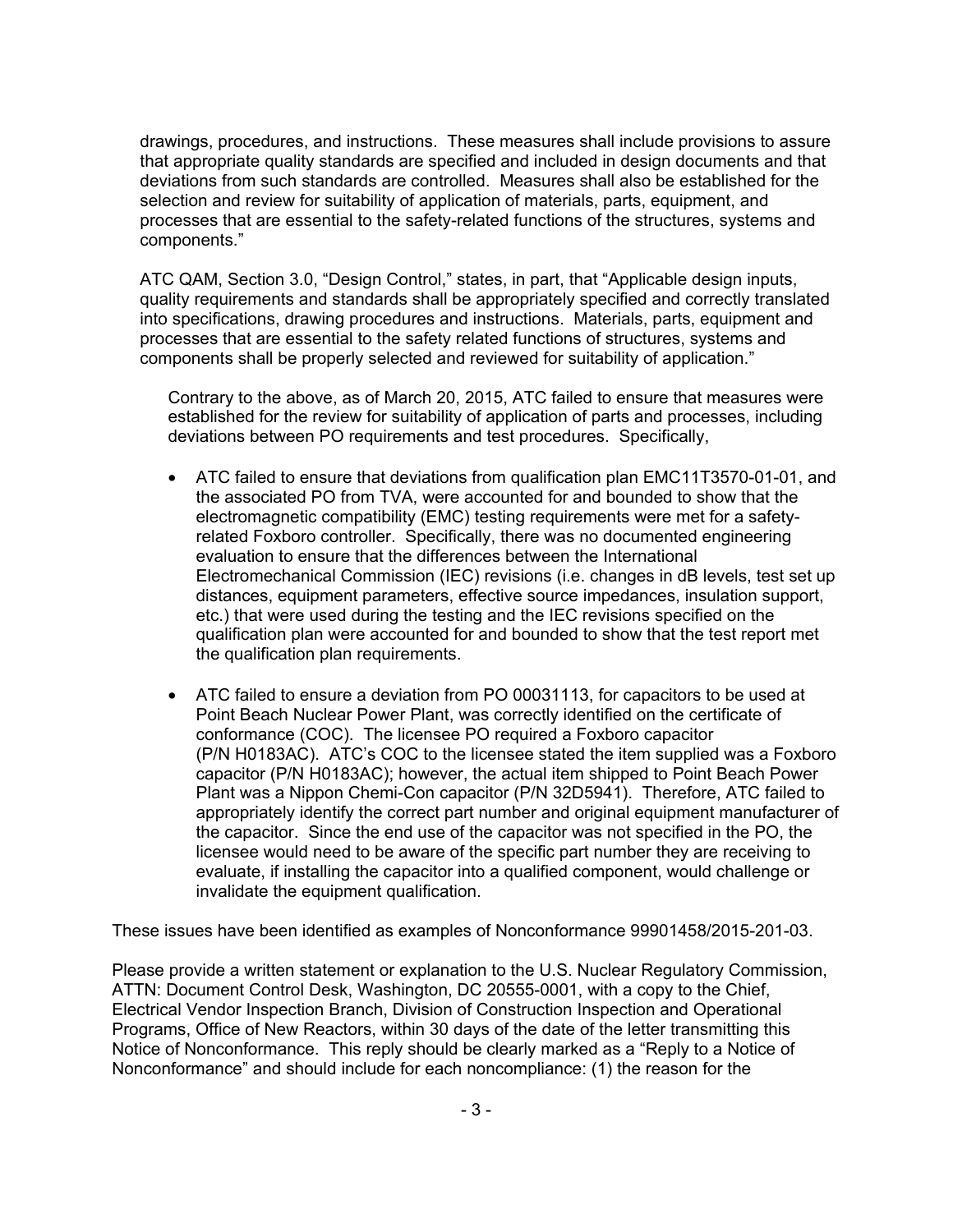noncompliance, or if contested, the basis for disputing the noncompliance; (2) the corrective steps that have been taken and the results achieved; (3) the corrective steps that will be taken to avoid noncompliance's; and (4) the date when your corrective action will be completed. Where good cause is shown, consideration will be given to extending the response time.

Because your response will be made available electronically for public inspection in the NRC Public Document Room or through the NRC's Agencywide Documents Access and Management System (ADAMS), accessible from the NRC Web site at http://www.nrc.gov/reading-rm/adams.html, to the extent possible, it should not include any personal privacy, proprietary, or safeguards Information so that it can be made available to the public without redaction. If personal privacy or proprietary information is necessary to provide an acceptable response, then please provide a bracketed copy of your response that identifies the information that should be protected and a redacted copy of your response that deletes such information. If you request withholding of such material, you must specifically identify the portions of your response that you seek to have withheld and provide in detail the bases for your claim of withholding (e.g., explain why the disclosure of information will create an unwarranted invasion of personal privacy or provide the information required by 10 CFR 2.390(b) to support a request for withholding confidential commercial or financial information). If safeguards information is necessary to provide an acceptable response, please provide the level of protection described in 10 CFR 73.21, "Protection of Safeguards Information: Performance Requirements."

Dated this the 30th day of April 2015.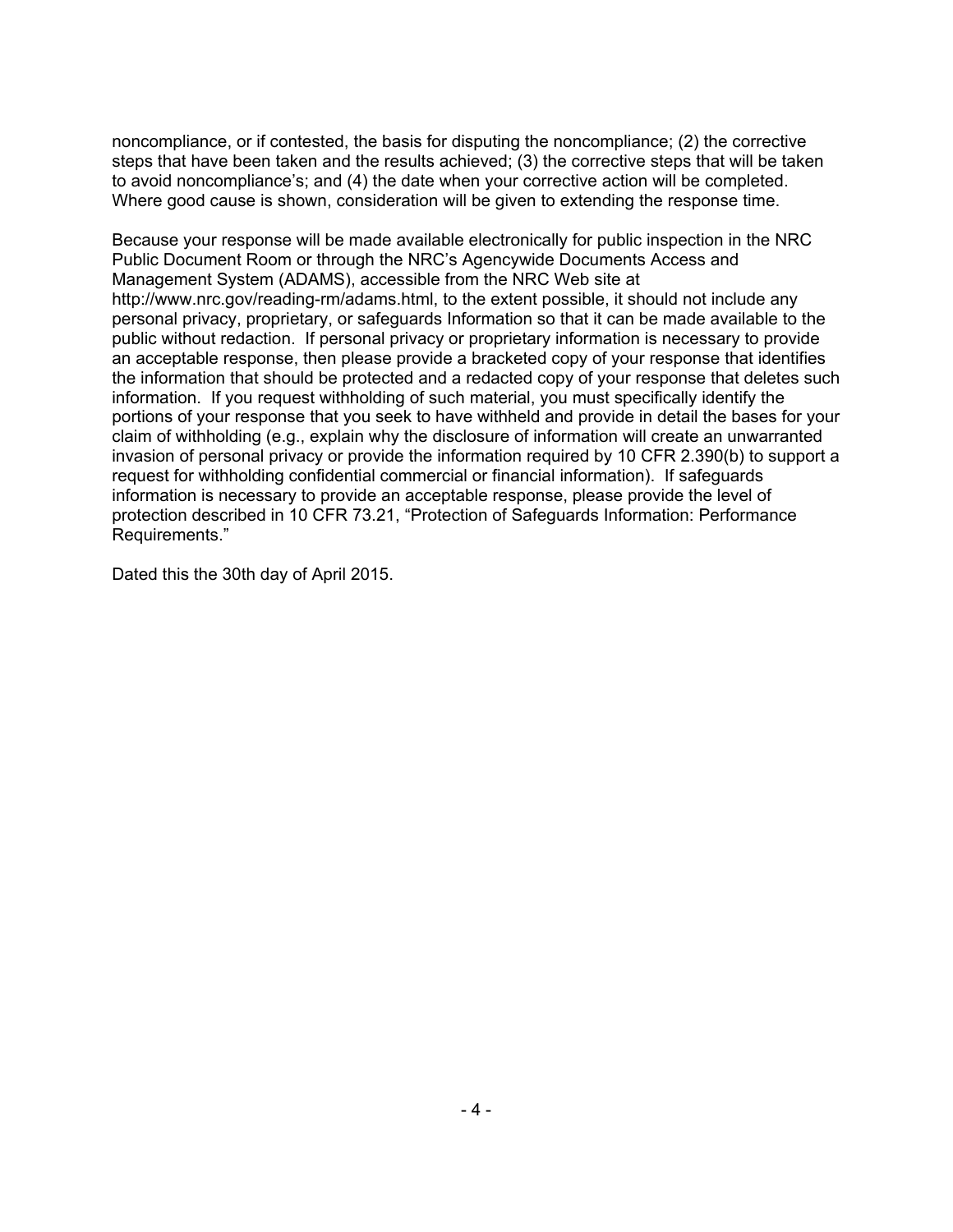#### **U.S. NUCLEAR REGULATORY COMMISSION OFFICE OF NEW REACTORS DIVISION OF CONSTRUCTION INSPECTION AND OPERATIONAL PROGRAMS VENDOR INSPECTION REPORT**

| Docket No.:                       | 99901458                                                                                                                                                                                                                                                                                                                                      |                                                                  |  |
|-----------------------------------|-----------------------------------------------------------------------------------------------------------------------------------------------------------------------------------------------------------------------------------------------------------------------------------------------------------------------------------------------|------------------------------------------------------------------|--|
| Report No.:                       | 99901458/2015-201                                                                                                                                                                                                                                                                                                                             |                                                                  |  |
| Vendor:                           | <b>ATC Nuclear Tennessee</b><br>777 Emory Valley Rd<br>Oak Ridge TN, 37830                                                                                                                                                                                                                                                                    |                                                                  |  |
| Vendor Contact:                   | Mr. Kevin Morrow Quality Assurance Manager<br>kmorrow@argoturbo.com                                                                                                                                                                                                                                                                           |                                                                  |  |
| <b>Nuclear Industry Activity:</b> | The ATC Nuclear facility is located in Oak Ridge, TN. This facility<br>is a third-party supplier of safety-related components,<br>commercial-grade dedication (CGD), and qualification testing<br>services such as seismic and environmental qualification of<br>mechanical and electrical components, and obsolete equipment<br>replacement. |                                                                  |  |
| <b>Inspection Dates:</b>          | March 16-20, 2015                                                                                                                                                                                                                                                                                                                             |                                                                  |  |
| <b>Inspection Team Leader:</b>    | <b>Annie Ramirez</b>                                                                                                                                                                                                                                                                                                                          | NRO/DCIP/EVIB                                                    |  |
| Inspectors:                       | Eugene Huang<br><b>Stacy Smith</b><br>Nicholas Savwoir<br>George Lipscomb                                                                                                                                                                                                                                                                     | NRO/DCIP/EVIB<br>NRO/DCIP/EVIB<br>NRO/DCIP/EVIB<br>NRO/DCIP/EVIB |  |
| Approved by:                      | Richard A. Rasmussen, Chief<br><b>Electrical Vendor Inspection Branch</b><br>Division of Construction Inspection<br>and Operational Programs<br><b>Office of New Reactors</b>                                                                                                                                                                 |                                                                  |  |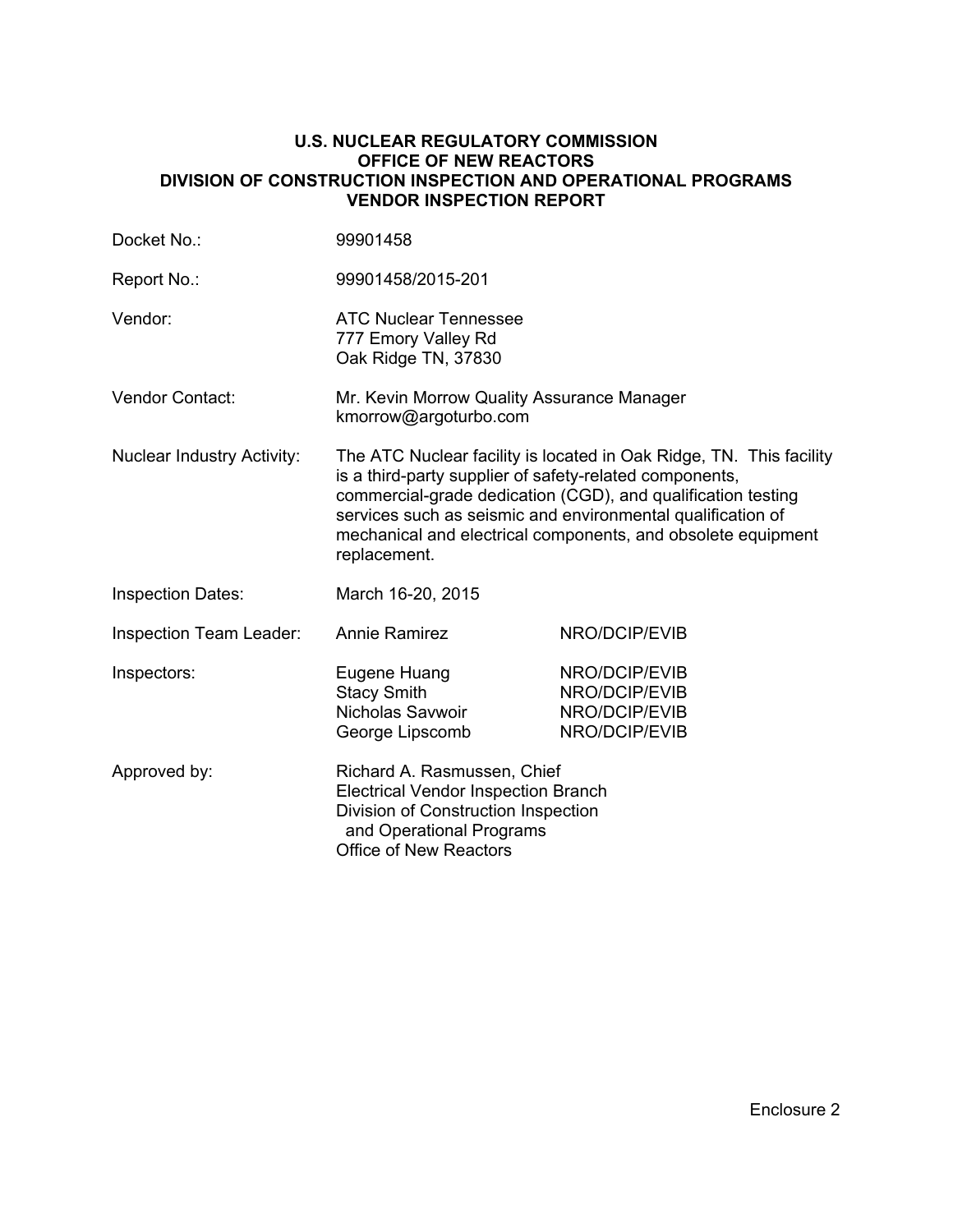## **EXECUTIVE SUMMARY** ATC Nuclear TN 99901458/2015-201

The U.S. Nuclear Regulatory Commission (NRC) conducted this vendor inspection to verify that ATC Nuclear Tennessee (hereafter referred to as ATC) implemented an adequate quality assurance (QA) program that complies with the requirements of Appendix B, "Quality Assurance Criteria for Nuclear Power Plants and Fuel Reprocessing Plants," to Title 10 of the *Code of Federal Regulations* (10 CFR) Part 50, "Domestic Licensing of Production and Utilization Facilities," and 10 CFR Part 21, "Reporting of Defects and Noncompliance."

This inspection specifically evaluated ATC's qualification and CGD of Class 1E electrical and instrumentation components supplied to U.S. operating reactor plants. The NRC inspection team reviewed the environmental and seismic qualifications of a sample of components and observed testing and CGD activities performed during the inspection. In addition, the inspection team reviewed ATC's nonconformance, corrective action, and 10 CFR Part 21 programs. The NRC conducted this inspection at ATC's facility in Oak Ridge, TN.

The following regulations served as the bases for this NRC inspection:

- Appendix B to 10 CFR Part 50
- 10 CFR Part 21

Inspection procedures (IP) used included IP 43002, "Routine Inspections of Nuclear Vendors," IP 43004, "Inspection of Commercial-Grade Dedication Programs," and IP 36100, "Inspection of 10 CFR Part 21 and Programs for Reporting Defects and Noncompliance."

The information below summarizes the results of this inspection.

## 10 CFR Part 21

The NRC inspection team determined that ATC established a program that appropriately translated the requirements of 10 CFR Part 21 into implementing procedures and, for those activities that the inspectors reviewed, implemented them as required. No findings of significance were identified.

## Design Control and Qualification

The NRC inspection team determined that ATC did not adequately implement the requirements of Criterion III, "Design Control," of Appendix B to 10 CFR Part 50. The NRC issued Nonconformance 99901458/2015-201-01, for ATC's failure to verify the adequacy of the design of circuit breakers through a suitable testing program. In addition, the NRC inspection team issued Nonconformance 99901458/2015-201-02, for ATC's failure to identify appropriate acceptance methods to verify critical characteristics for an Endevco Cable assembly and 535 digital controllers. Furthermore, the NRC issued Nonconformance 99901458/2015-201-03, for ATC's failure to ensure that measures were established for the review for suitability of application of a capacitor and suitability of processes for electromagnetic compatibility (EMC) testing of a Foxboro controller.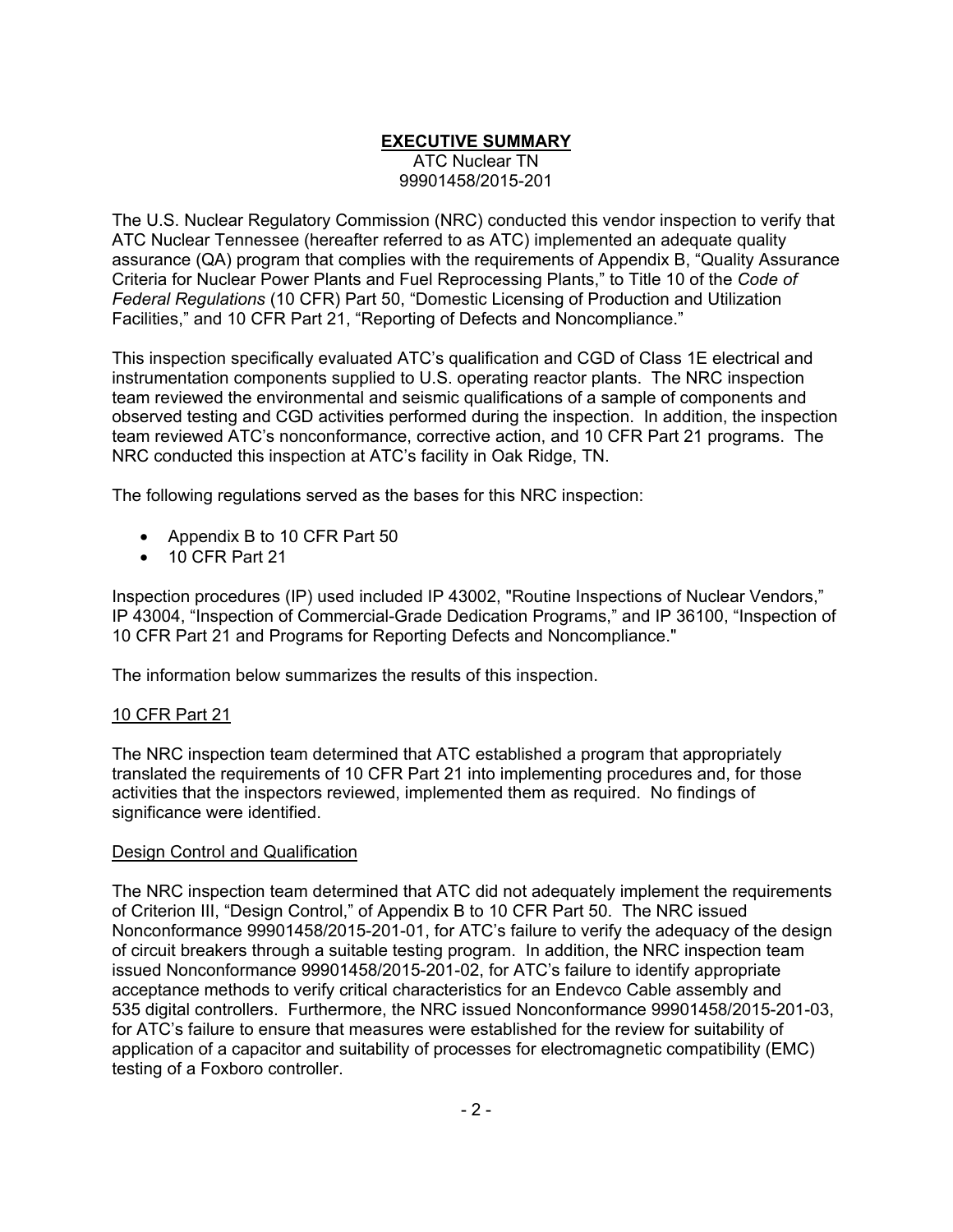## Software Commercial-Grade Dedication

The NRC inspection team determined that ATC established a program that adequately controls software CGD in accordance with the regulatory requirements of Criterion III, "Design Control," of Appendix B to 10 CFR Part 50. No findings of significance were identified.

## Procurement Document Control and Oversight of Contracted Activities

The NRC inspection team determined that ATC established a program that adequately controls procurement document control in accordance with the regulatory requirements of Criterion IV, "Procurement Document Control," of Appendix B to 10 CFR Part 50. No findings of significance were identified.

## Measuring and Test Equipment

The NRC inspection team concluded that ATC established a program that adequately controls calibration and use of measuring and test equipment (M&TE) in accordance with the regulatory requirements of Criterion XII, "Control of Measuring and Test Equipment," of Appendix B to 10 CFR Part 50. No findings of significance were identified.

## Nonconformances and Corrective Actions

The NRC inspection team concluded that ATC established a program that adequately implements the regulatory requirements of Criterion XV, "Nonconforming Materials, Parts, or Components," and Criterion XVI, "Corrective Action," of Appendix B to 10 CFR Part 50. No findings of significance were identified.

## Audits

The NRC inspection team concluded that ATC established a program that adequately implements the regulatory requirements of Criterion XVIII, "Audits," of Appendix B to 10 CFR Part 50. No findings of significance were identified.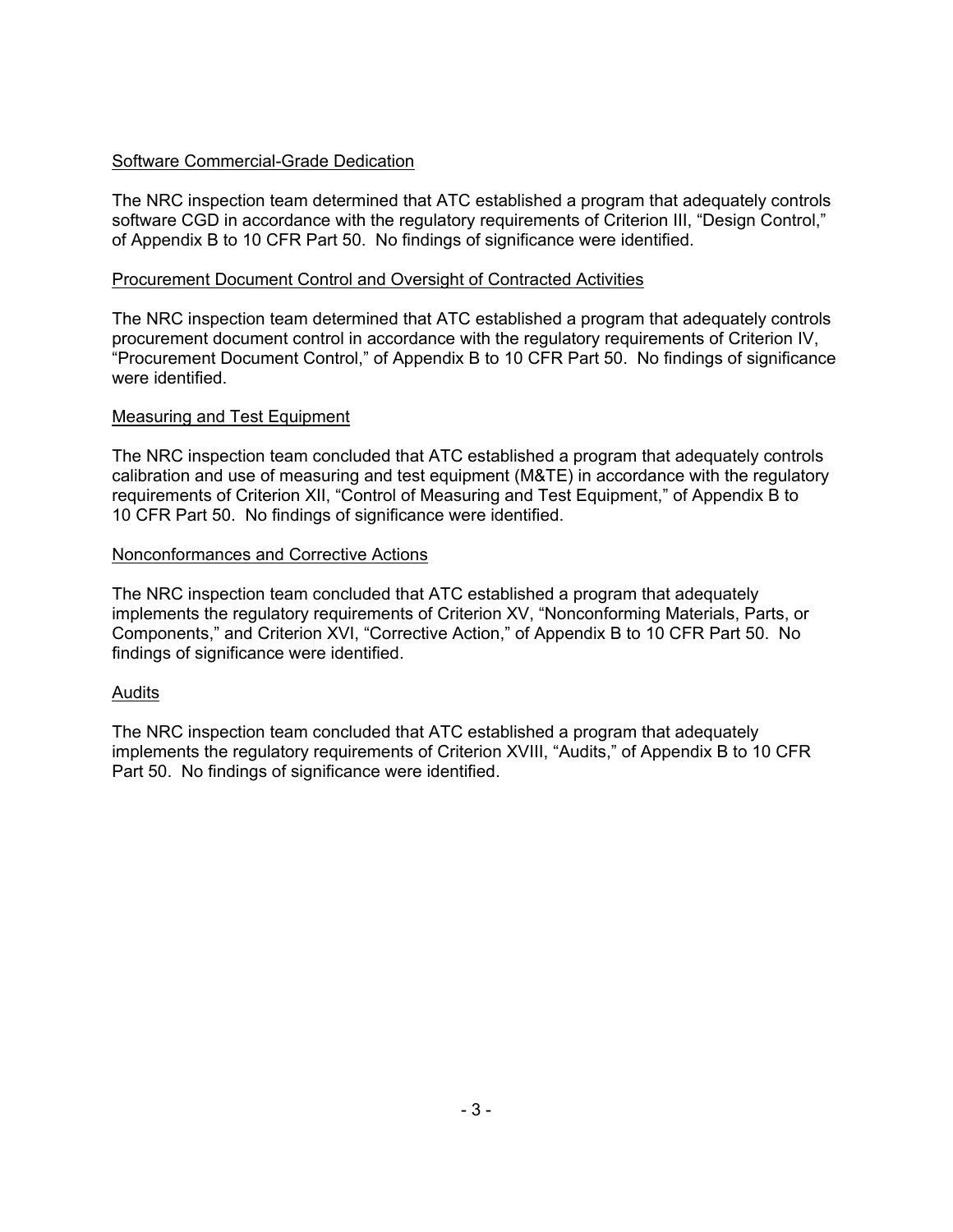## **REPORT DETAILS**

## **1. 10 CFR Part 21 Program**

#### a. Inspection Scope

The inspectors reviewed ATC's policies and implementing procedures that govern its 10 CFR Part 21 program to verify compliance with the requirements of 10 CFR Part 21. Quality Assurance Manual (QAM) section 19.0 discussed the high level program requirements and responsibilities of implementing Part 21. The inspectors also interviewed the vendor's QA staff members responsible for implementation of the program. The inspection team verified that ATC's nonconformance and corrective action processes provide adequate links to the Part 21 procedure. In addition, the inspectors reviewed a sample of evaluations of deviations to ensure that the correct process was followed. The documents reviewed by the inspectors are included in the attachment to this inspection report.

### b. Observations and Findings

No findings of significance were identified.

### c. Conclusions

The NRC inspection team determined that ATC established a program that appropriately translated the requirements of 10 CFR Part 21 into implementing procedures and, for those activities that the inspectors reviewed, implemented them as required. No findings of significance were identified.

## **2. Design Control and Qualification**

## a. Inspection Scope

The inspectors reviewed ATC's policies and implementing procedures for qualification of Class1E components to verify compliance with Criterion III, "Design Control," and Criterion XI, "Test Control," of Appendix B to 10 CFR Part 50. The inspectors evaluated a sample of qualification packages to ensure that they were properly performed in accordance with Institute of Electrical and Electronics Engineer (IEEE) standards as required by customer purchase orders (POs). Additionally, the inspectors reviewed how ATC procured safety-related EMC tests for the purpose of environmental qualification. The documents reviewed by the inspectors are included in the attachment to this inspection report.

## b. Observations and Findings

## Circuit Breaker Qualification

The NRC inspection team reviewed PO 415850-3 from TVA (Sequoyah Nuclear), dated December 30, 2014, for a two pole 250 volt direct current (VDC) breaker. ATC procured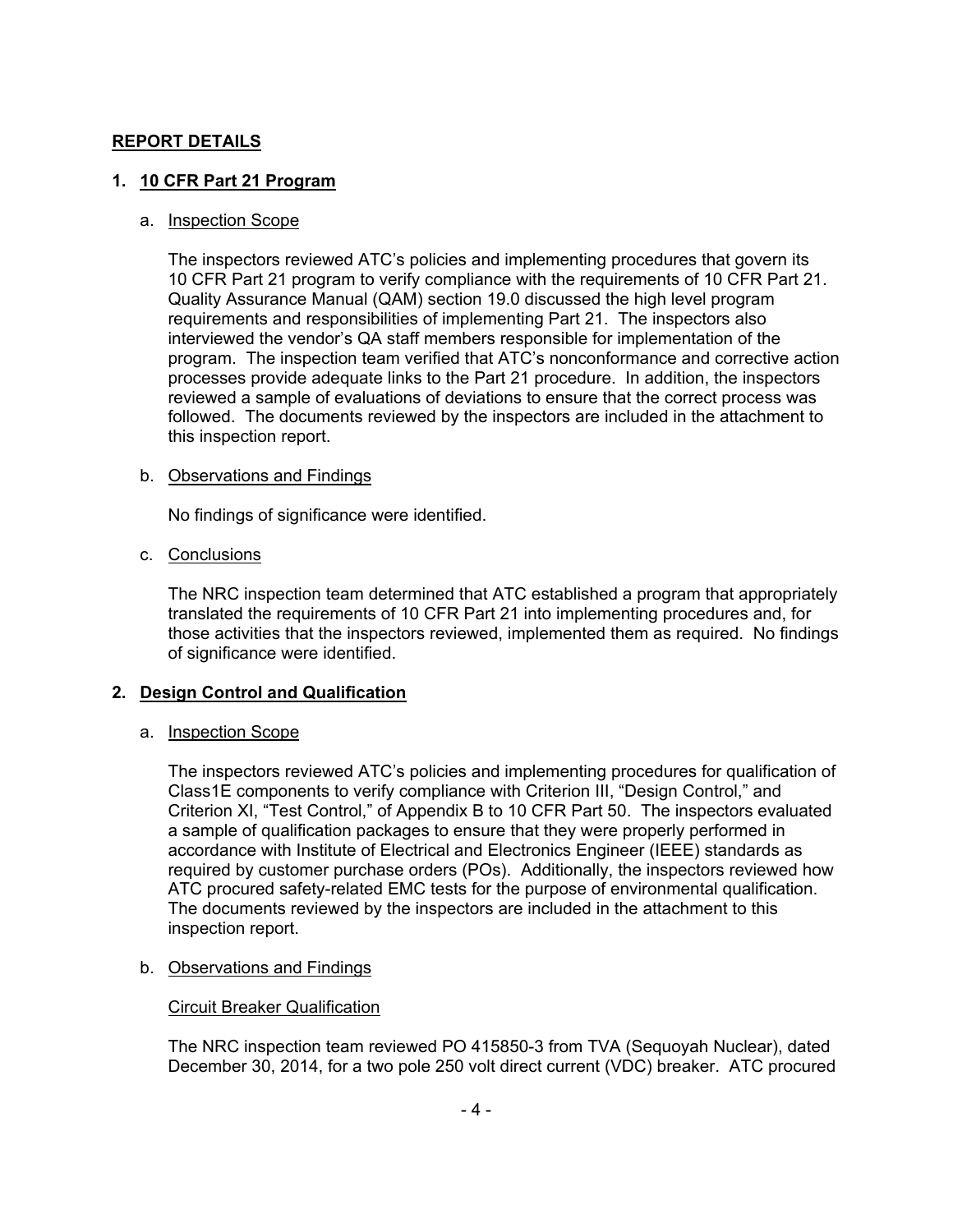a commercial-grade three pole breaker for this order and modified the breaker to remove automatic trip functions, essentially making the breaker a switch. After seismically qualifying the breaker, ATC removed one of the poles to meet the customer specifications, and then dedicated the breaker. Since ATC chose to seismically qualify the breaker in the three pole configuration, and then modify the breaker to two poles, ATC provided a similarity analysis for seismic qualification. The customer PO required that this safety-related order be supplied in accordance with IEEE 323-1974 "IEEE Standard for Qualifying Class 1E Equipment for Nuclear Power Generating Stations," IEEE 344-1975 "IEEE Recommended Practices for Seismic Qualification of Class 1E Equipment Nuclear Power Generating Stations," and TVA specifications. Test Plan STP12T1970-01-01, documented that the breaker has the following safety functions: (1) the breaker (switch) must close and carry the rated current/voltage when manually closed, and (2) the breaker (switch) must open when manually tripped. The test plan also stated that the breaker was seismically qualified in accordance with the IEEE 344-1975 "IEEE Recommended Practices for Seismic Qualification for Class 1E Equipment for Nuclear Power Generating Stations."

After the NRC reviewed the qualification package and discussed the testing with ATC personnel, it was clear that the seismic qualification included multiple iterations of seismic tests. The seismic tests were of similar, but not equivalent, configurations. Specifically, there were no consecutive seismic tests where an equivalent breaker and configuration were tested due to an internal component change, breaker state (open/close), and mounting configuration changes. ATC did not have an appropriate analysis, in accordance with IEEE 344-1975, to address the multiple seismic tests of similar, but not equivalent, configurations to demonstrate that the breaker could meet its performance requirements when subjected to seismic acceleration. In addition the qualification testing, similarity analysis, and dedication plan failed to address that if the breaker was in the open position, it could be manually closed following a safe shut down earthquake (SSE) to and carry the rated current/voltage.

The failure to verify the adequacy of the design of circuit breakers through a suitable testing program is identified as Nonconformance 99901458/2015-201-01. ATC took prompt corrective action and opened corrective action report (CAR) 15T-14 to evaluate this issue.

#### CGD of Class 1E Components

The NRC inspection team reviewed the dedication plan and corrective actions associated with Moore 535 digital controllers. Specifically, the NRC reviewed CAR 11T-42 that addressed a Part 21 notification made by ATC in July 2012 (Agencywide Documents Access and Management System (ADAMS) Accession Number ML121910333). The Part 21 notified licensees of a defect in Moore 535 digital controllers due to an incompatible SRAM chip being installed on the main processing unit of the controller. ATC identified that an incompatible SRAM chip rated for 3.5 VDC was installed on a circuit board rated for a 5 VDC. The incompatible chip would pass the burn-in and functional tests, but could cause the controller to fail in-service. As part of the corrective action, ATC identified the part number of the SRAM chip that failed as a critical characteristic on the 535 controller's dedication plan. However, the NRC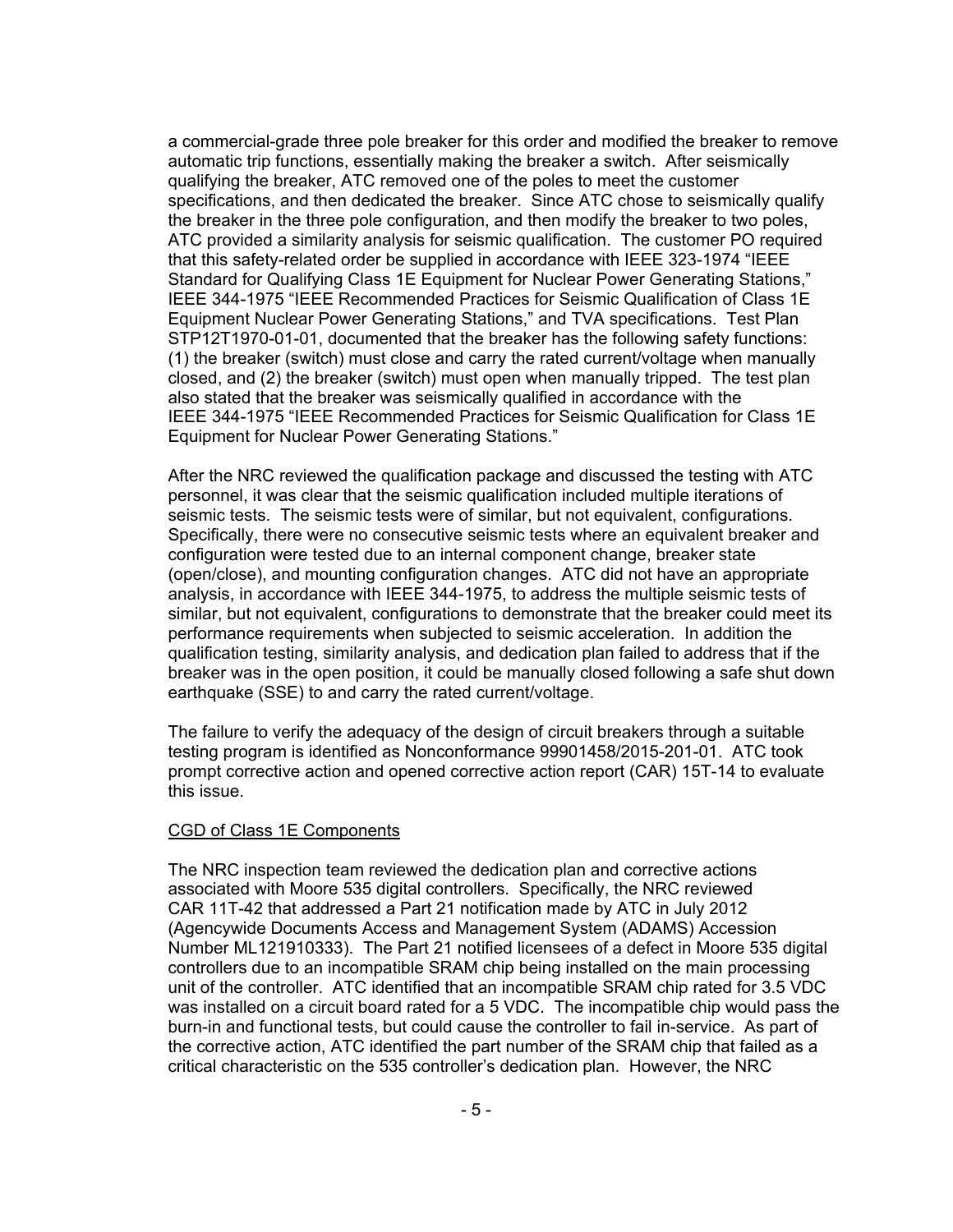inspectors identified that part number verification does not provide a quantitative measure that the SRAM chip is properly rated. In addition, the NRC noted that ATC procures the 535 controller from commercial supplier Moore Industries, and Moore Industries procures the SRAM chip from commercial distributor AVNET. Neither ATC nor Moore has a process in place to quantitatively verify the SRAM chips received from a commercial sub supplier is compatible with the circuit board. Therefore, ATC failed to identify appropriate acceptance criteria to ensure the rating of the SRAM chip installed on a 535 digital controller is compatible with the circuit board rating to prevent a known failure mode.

The failure to identify appropriate acceptance methods to verify critical characteristics of 535 digital controllers is identified as an example of Nonconformance 99901458/2015-201-02.

The NRC inspection team also reviewed Palo Verde Nuclear Generating Station PO 500574602 for an Endevco cable assembly. "CGD for an Endevco Cable Assembly PO 500574602," Revision 1, dated May 6, 2013, identified critical characteristics of the cable assembly. These critical characteristics included verifying that that the sleeve material be constructed out of fiberglass to prevent inadvertent grounding and withstand high temperatures on the cable. An Endevco cable is a high temperature cable assembly used to supply adequate current to a system. ATC's acceptance method for verifying the material of the sleeve was specified as visual; however, a visual examination does not provide reasonable assurance that the material is fiberglass and not a different plastic or polymer that would not be able to prevent inadvertent grounding or withstand high temperatures.

The failure to identify appropriate acceptance methods to verify critical characteristics of an Endevco cable assembly is an additional example of Nonconformance 99901458/2015-201-02. ATC took prompt corrective action and opened CAR 15T-09 to evaluate this issue.

#### Suitability of Part and Processes

The NRC inspection team reviewed EMC qualification plan EMC11T3570-01-01, Revision 1 and 2, and qualification test report QTR11T3570-01-02, Revision 0, for a Foxboro controller. The NRC inspection team noted that TVA approved the use of qualification plan EMC11T3570-01-01, that required EMC qualification testing to be performed in accordance with Electric Power Research Institute (EPRI) TR-102323, Revision 3. ATC used commercial test lab TUV to perform the EMC testing and specified in PO 00289518 to TUV, that testing be performed in accordance to EPRI TR-102323, Revision 3. However, TUV used International Electromechanical Commission (IEC) revisions that were not reviewed in the EPRI standard. The NRC noted that there was no documented engineering evaluation in ATC's qualification test report to ensure that the differences between the IEC revisions (i.e. changes in dB levels, test set up distances, equipment parameters, effective source impedances, insulation support, etc.) that were used during the test and the IEC revisions that were required per the qualification plan were accounted for and bounded to show that the test report met to the qualification plan requirements.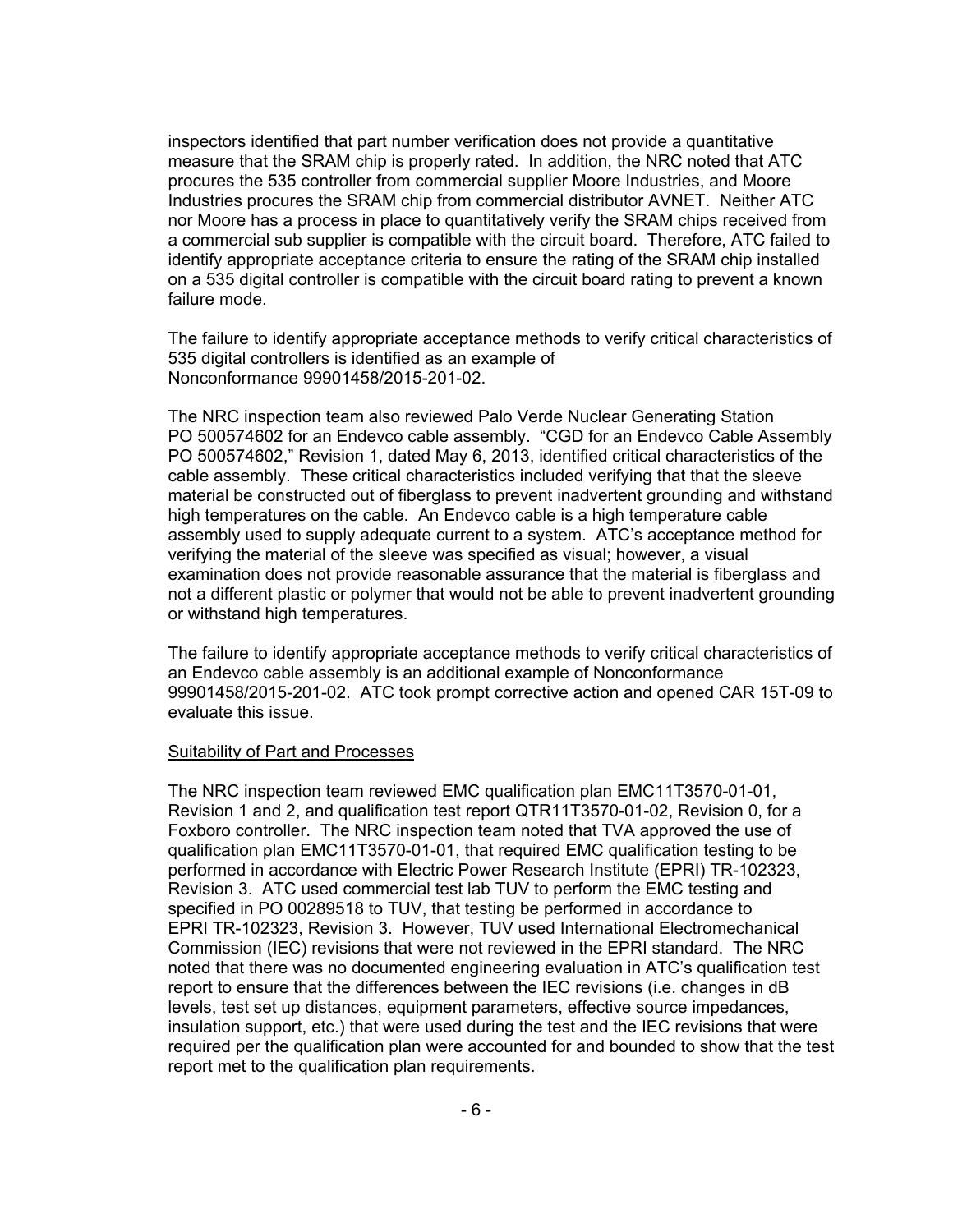The failure to ensure that measures were established for the review for suitability of EMC testing of a safety-related controller is an example of Nonconformance 99901458/2015-201-03.

In addition, the NRC inspection team reviewed the CGD plan CGD12T2205-01-1 Rev. 1, for a capacitor for Point Beach Nuclear Plant. The PO required a Foxboro capacitor (P/N H0183AC). ATC's COC to the licensee stated the item supplied was a Foxboro capacitor (P/N H0183AC); however, the actual item shipped to Point Beach Power Plant was a Nippon Chemi-Con capacitor (P/N 32D5941). The NRC did note that ATC was aware that they were shipping a different capacitor than what was required by the licensee and had determined that the capacitors had similar electrical properties; however, failed to accurately reflect that information on the COC. Since the end use of the capacitor was not specified in the PO, the licensee would need to be aware of the specific part number they are receiving in order to evaluate the application. For example, installing the capacitor into a qualified component, could challenge or invalidate the equipment qualification.

The failure to ensure that measures were established for the review for suitability of a capacitor is an additional example of Nonconformance 99901458/2015-201-03. ATC took prompt corrective action and opened CAR 15T-12 to evaluate this issue.

### c. Conclusions

The NRC inspection team determined that ATC did not adequately implement the requirements of Criterion III, "Design Control," of Appendix B to 10 CFR Part 50. The NRC issued Nonconformance 99901458/2015-201-01, for ATC's failure to verify the adequacy of the design of circuit breakers through a suitable testing program. In addition, the NRC inspection team issued Nonconformance 99901458/2015-201-02, for ATC's failure to identify appropriate acceptance methods to verify critical characteristics for an Endevco Cable assembly and a 535 digital controller. Furthermore, the NRC issued Nonconformance 99901458/2015-201-03, for ATC's failure to ensure that measures were established for the review for suitability of application of a capacitor and suitability of processes for EMC testing of a Foxboro controller.

## **3. Software Commercial Grade Dedication**

#### a. Inspection Scope

The NRC inspection team reviewed ATC's software CGD policies and procedures to verify compliance with Criterion III, "Design Control," of Appendix B to 10 CFR Part 50, which is supported by the CGD definitions in 10 CFR Part 21. In addition, the inspectors reviewed ATC procedure QAP-3-002, "Computer Software Quality Assurance and Control," and discussed the software CGD process with ATC personnel. The inspectors reviewed completed CGD documentation for the Moore Industries 535 and the Siemens 353 digital controllers to verify implementation. The sample of completed documentation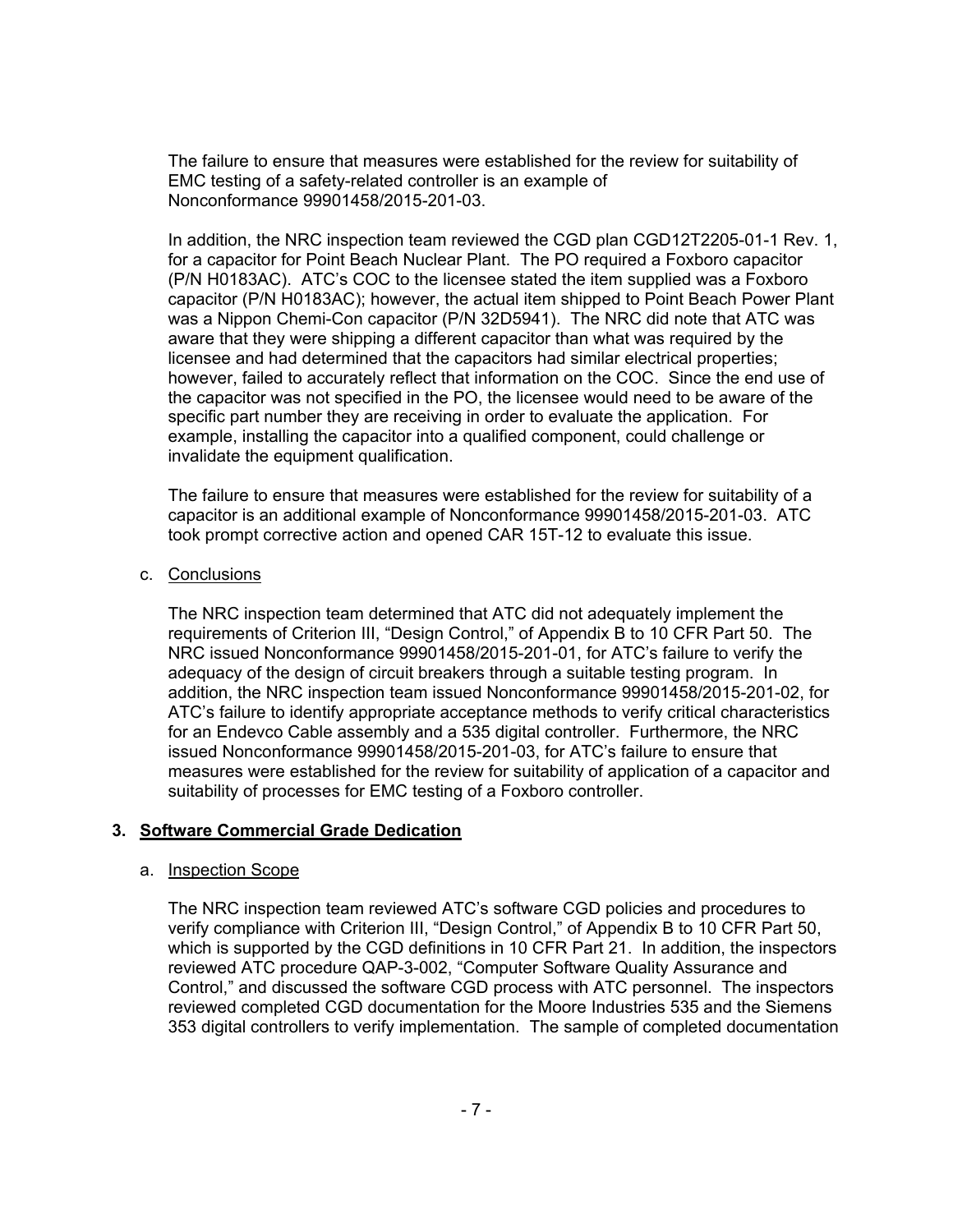included inspection of safety function assessment, failure modes and effects analysis, determination of critical characteristics, and designation of methods of acceptance for the computer program resident in each controller. The documents reviewed by the inspectors are included in the attachment to this inspection report.

## b. Observations and Findings

No findings of significance were identified.

## c. Conclusions

The NRC inspection team determined that ATC established a program that adequately controls software CGD in accordance with the regulatory requirements of Criterion III, "Design Control," of Appendix B to 10 CFR Part 50. No findings of significance were identified.

## **4. Procurement Document Control**

## a. Inspection Scope

The NRC inspectors reviewed procurement procedures, a sample of purchasing records, and interviewed ATC personnel responsible for implementing the procurement program to verify compliance with Criterion IV, "Procurement Document Control," of Appendix B to 10 CFR Part 50. In addition, the inspectors reviewed section 4.0, "Procurement Document Control," of the ATC Quality Program Manual and ATC implementing procedure QAP-4-001, "Procurement Document Control." The inspectors discussed the PO issuance process with ATC personnel and sampled issued PO documentation to verify implementation. The sample of PO documentation included services, software, and component samples procured as basic components or commercially as part of CGD. The documents reviewed by the inspectors are included in the attachment to this inspection report.

## b. Observations and Findings

No findings of significance were identified.

c. Conclusions

The NRC inspection team determined that ATC established a program that adequately controls procurement document control in accordance with the regulatory requirements of Criterion IV, "Procurement Document Control," of Appendix B to 10 CFR Part 50. No findings of significance were identified.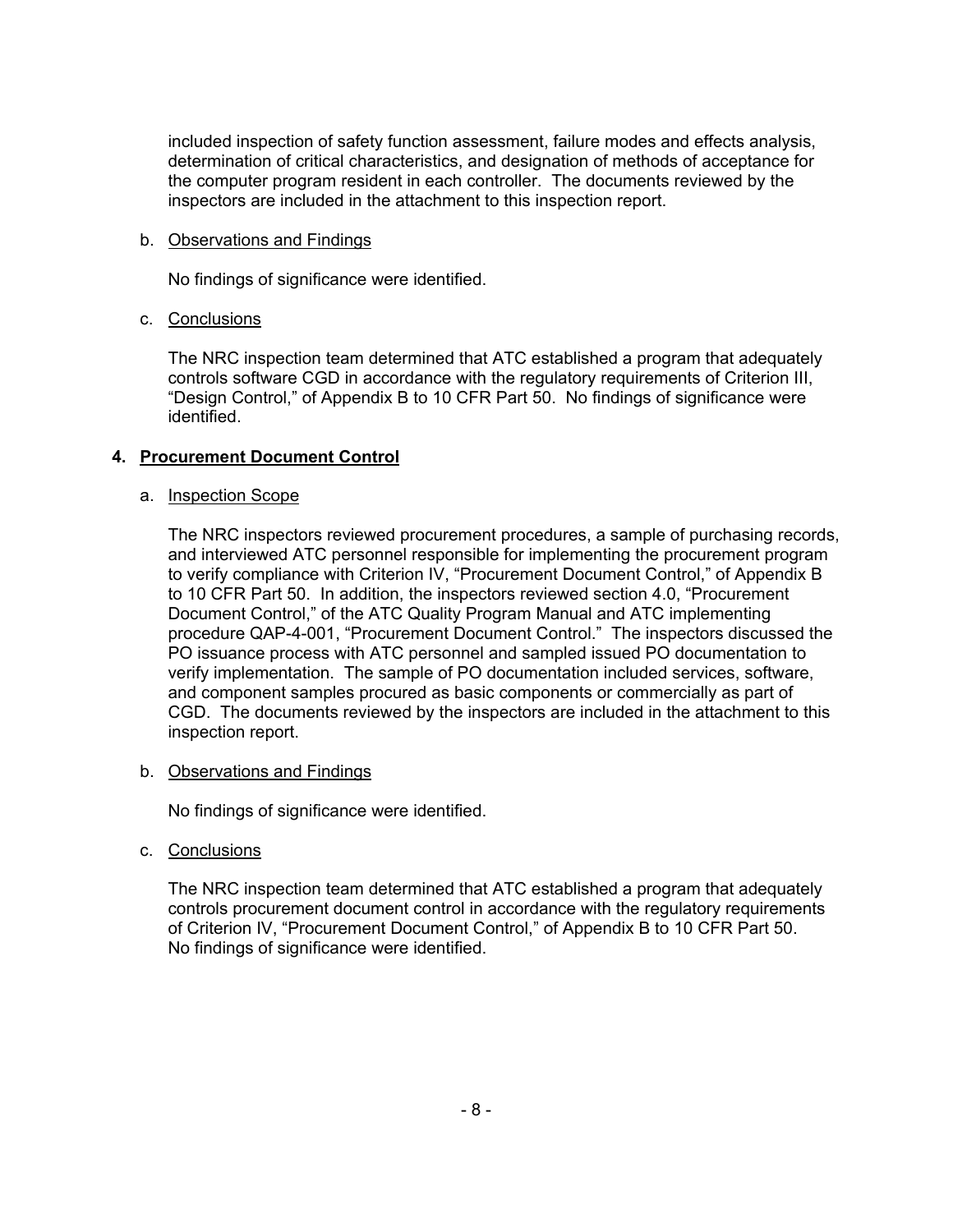## **5. Measuring and Test Equipment**

### a. Inspection Scope

The NRC inspectors reviewed M&TE policies and implementing procedures to verify compliance with Criterion XII, "Control of Measuring and Test Equipment," of Appendix B to 10 CFR Part 50. The inspectors verified the implementation of M&TE control through direct observation of inspection activities of ATC personnel and review of certificates of calibration for a sample of M&TE. In addition, the NRC inspectors evaluated a sample of M&TE associated with the functional testing for pressure boundary integrity and seismic testing for pressure gauges. Furthermore, the inspectors observed Portable X-Ray Spectrum Analyzer (XRF) and Fourier Transform Infrared spectroscopy (FTIR) analyses of pistons for valve regulators. The inspectors sampled instruments used during testing to ensure they were calibrated and appropriate for the range of operation for each described activity. The documents reviewed by the inspectors are included in the attachment to this inspection report.

### b. Observations and Findings

No findings of significance were identified.

### c. Conclusions

The NRC inspection team concluded that ATC established a program that adequately controls calibration and use of M&TE in accordance with the regulatory requirements of Criterion XII, "Control of Measuring and Test Equipment," of Appendix B to 10 CFR Part 50. No findings of significance were identified.

## **6. Nonconformance and Corrective Action**

## a. Inspection Scope

The inspectors reviewed ATC's policies and procedures governing the implementation of nonconforming components and corrective actions to verify compliance with Criterion XV, "Nonconforming Materials, Parts, or Components," and Criterion XVI, "Corrective Action," of Appendix B to 10 CFR Part 50. The inspectors reviewed ATC documented conditions adverse to quality such as corrective action reports to verify actions to resolve the identified conditions were implemented in a timely matter. In addition, the inspectors reviewed nonconformance report justifications to verify appropriate disposition items. The inspectors also conducted several interviews of ATC's management and technical staff about the evaluation of nonconforming components and corrective actions. The inspectors verified that ATC's nonconformance and corrective action processes provides guidance to evaluate issues for reportability under ATC's 10 CFR Part 21 program. The documents reviewed by the inspectors are included in the attachment to this inspection report.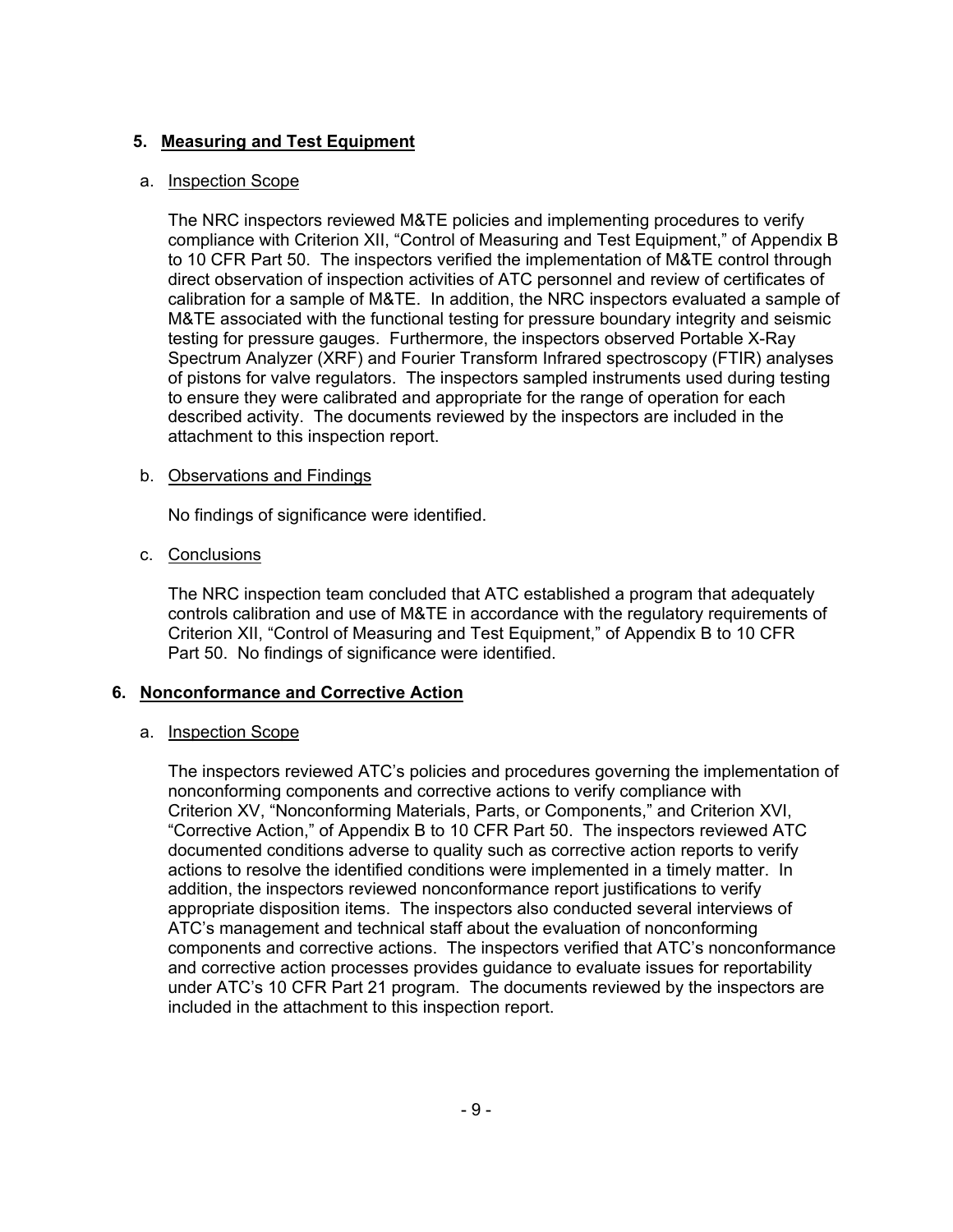## b. Observations and Findings

No findings of significance were identified.

## c. Conclusions

The NRC inspection team concluded that the ATC established a program that adequately controls nonconforming material, parts, or components and corrective action in accordance with the regulatory requirements of Criterion XV, "Nonconforming Materials, Parts, or Components," and Criterion XVI, "Corrective Action," of Appendix B to 10 CFR Part 50. No findings of significance were identified.

## **7. Audits**

## a. Inspection Scope

The inspectors reviewed ATC's policies and procedures governing the implementation of audits to verify compliance with Criterion XVIII, "Audits," of Appendix B to 10 CFR Part 50. The inspectors reviewed a sample of ATC internal audits and completion of follow-up actions if applicable. The documents reviewed by the inspectors are included in the attachment to this inspection report.

## b. Observations and Findings

No findings of significance were identified.

c. Conclusions

The NRC inspection team concluded that ATC established a program that adequately implements the regulatory requirements of Criterion XVIII, "Audits," of Appendix B to 10 CFR Part 50. No findings of significance were identified.

## **8. Entrance and Exit Meetings**

On March 16, 2015, the NRC inspection team presented the inspection scope during an entrance meeting with ATC personnel including Clyde Keaton, Chief Executive Order (CEO) of ATC. On March 20, 2015, the inspectors presented the inspection results during an exit meeting with ATC personnel.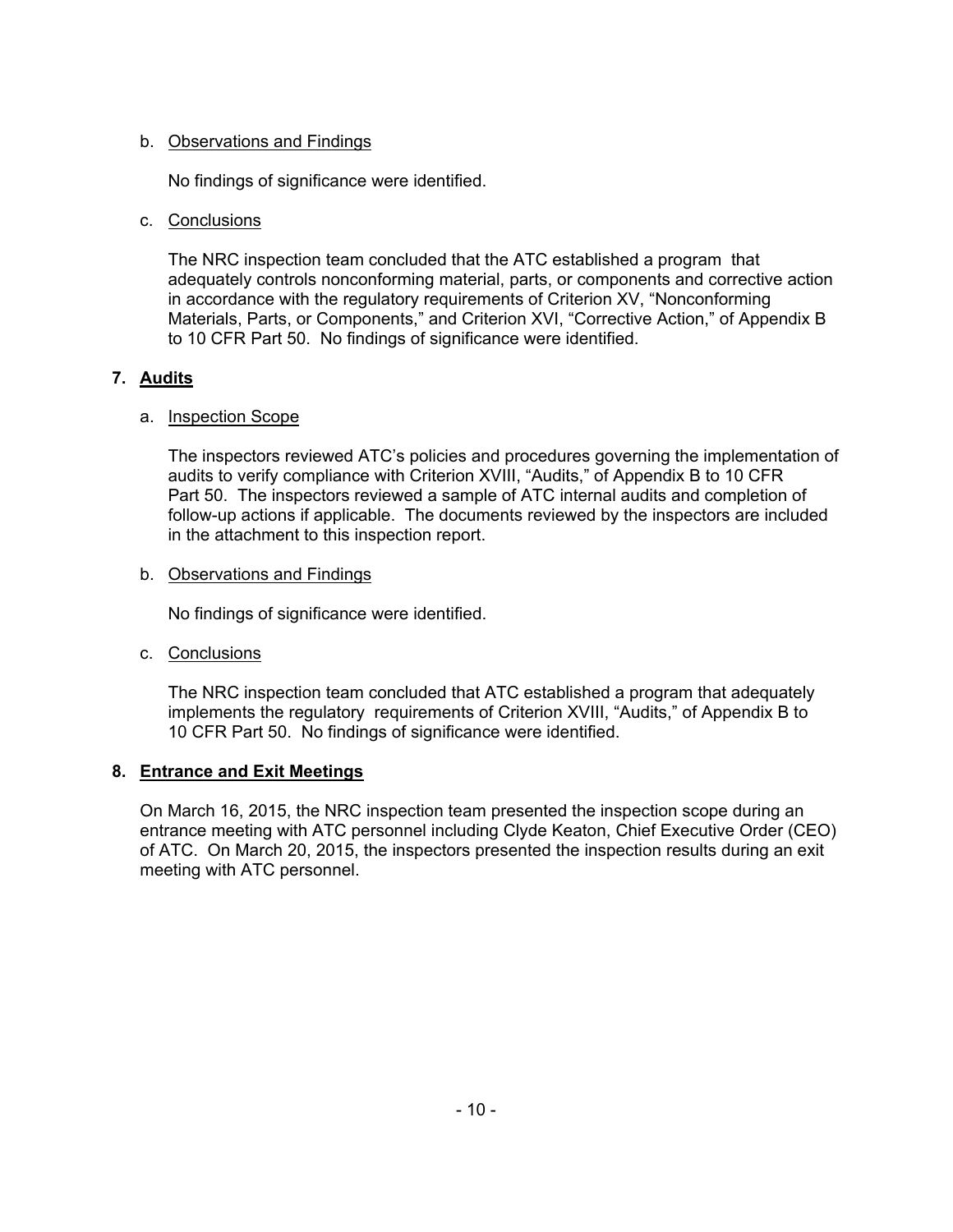# **ATTACHMENT**

# **1. PERSONS CONTACTED AND NRC STAFF INVOLVED:**

| <b>Name</b>              | <b>Title</b>                           | <b>Affiliation</b> | <b>Entrance</b> | Exit | <b>Interviewed</b> |
|--------------------------|----------------------------------------|--------------------|-----------------|------|--------------------|
| <b>Kevin Morrow</b>      | <b>Quality Assurance</b><br>Manager    | <b>ATC</b>         | X               | X    | X                  |
| Ray Chalifoux            | VP of Quality Assurance                | <b>ATC</b>         | X               | X    | X                  |
| Milton Concepcion        | <b>Operations Director</b>             | <b>ATC</b>         | X               | X    | X                  |
| Kevin O'kane             | <b>Material Manager</b>                | <b>ATC</b>         | X               | X    | X                  |
| <b>Brad Snyder</b>       | Lab Supervisor                         | <b>ATC</b>         | X               | X    | X                  |
| Clyde Keaton             | CEO                                    | <b>ATC</b>         | X               | X    |                    |
| Doug Vantassell          | President                              | <b>ATC</b>         | X               | X    |                    |
| Robert Lane              | <b>VP Sales</b>                        | <b>ATC</b>         | X               | X    |                    |
| <b>Millicent Bialock</b> | <b>Materials</b>                       | <b>ATC</b>         |                 | X    |                    |
| Kevin Kell               | IT                                     | <b>ATC</b>         |                 | X    |                    |
| Joshua Rellz             | QA Inspector                           | <b>ATC</b>         |                 | X    |                    |
| Rosemarie O'Kane         | <b>Buyer</b>                           | <b>ATC</b>         |                 | X    |                    |
| <b>Gail Husveth</b>      | Sourcing Manager                       | <b>ATC</b>         |                 | X    |                    |
| Wes Morgan               | <b>AE</b>                              | <b>ATC</b>         |                 | X    |                    |
| Erny Chenbak             | Technician                             | <b>ATC</b>         |                 | X    |                    |
| <b>Chris Koboldt</b>     | Engineer                               | <b>ATC</b>         |                 | X    |                    |
| <b>Amanda Walters</b>    | <b>Admin Specialist</b>                | <b>ATC</b>         |                 | X    |                    |
| <b>Heather Born</b>      | <b>HR Manager</b>                      | <b>ATC</b>         |                 | X    |                    |
| Rebecca Vannier          | <b>Senior Marketing</b><br>Coordinator | <b>ATC</b>         |                 | X    |                    |
| Dawn Ward                | <b>Admin Assistant</b>                 | <b>ATC</b>         |                 | X    |                    |
| <b>Andrew Nack</b>       | Senior I &C Engineer                   | <b>ATC</b>         |                 | X    | X                  |
| <b>Dexter Kendall</b>    | Engineer                               | <b>ATC</b>         |                 | X    |                    |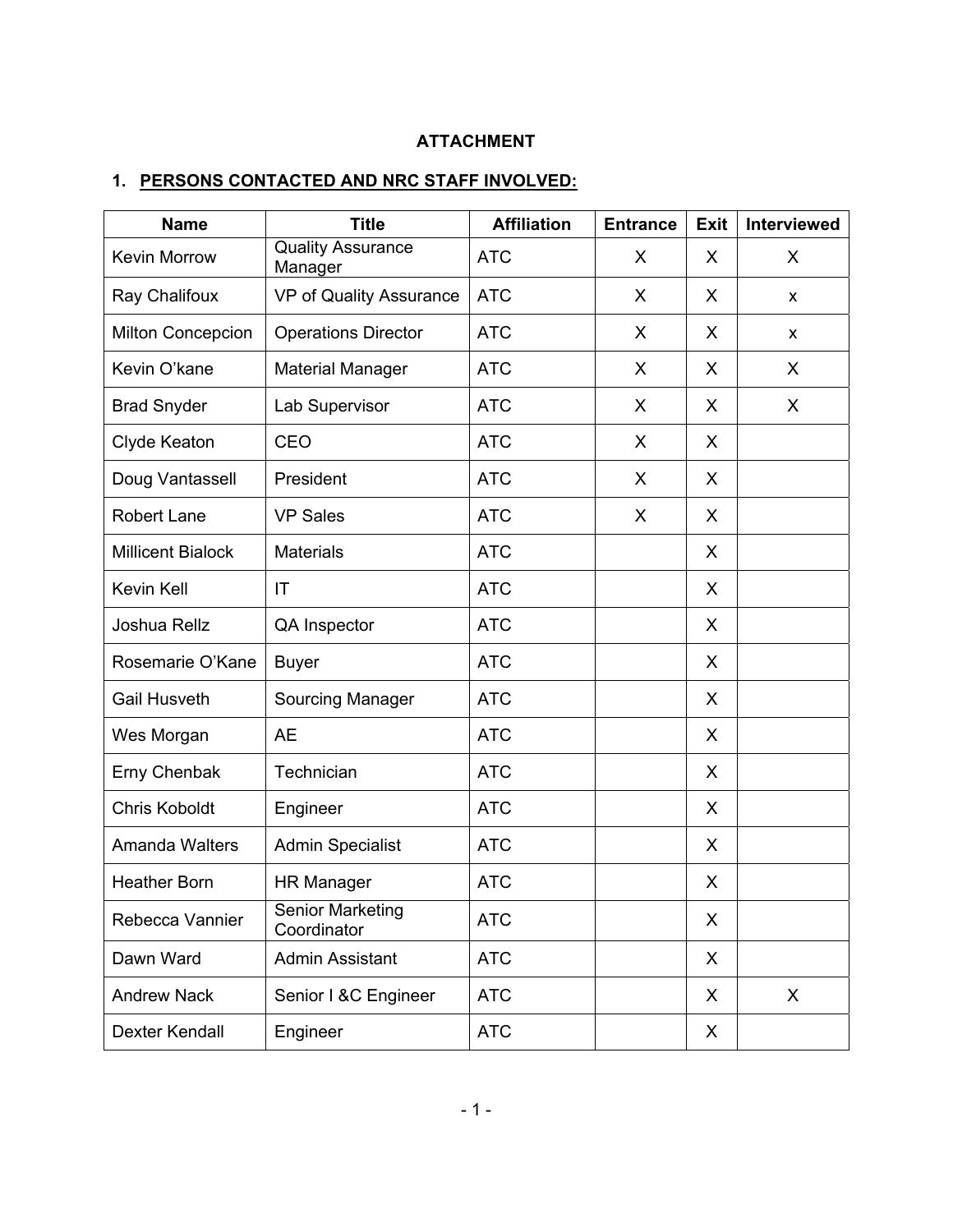| <b>Name</b>            | <b>Title</b>                     | <b>Affiliation</b> | <b>Entrance</b> | Exit    | <b>Interviewed</b> |
|------------------------|----------------------------------|--------------------|-----------------|---------|--------------------|
| David Wilson           | Level II Test Technician         | <b>ATC</b>         |                 | X       | X                  |
| <b>Jared Holbrook</b>  | Engineer                         | <b>ATC</b>         |                 | X       |                    |
| Jason Colby            | Technician                       | <b>ATC</b>         |                 | X       |                    |
| Nicholas Smith         | Technician                       | <b>ATC</b>         |                 | X       |                    |
| Kent Hobbs             | <b>APP Engineer</b>              | <b>ATC</b>         |                 | X       |                    |
| Kendall<br>Whitehorse  | R <sub>l</sub>                   | <b>ATC</b>         |                 | X       |                    |
| Jason Lane             | Warehouse                        | <b>ATC</b>         |                 | X       |                    |
| Paul Deadmond III      | Technician                       | <b>ATC</b>         |                 | X       | X                  |
| <b>Donald Sinclair</b> | Technician                       | <b>ATC</b>         |                 | X       |                    |
| <b>Howard Butle</b>    | <b>Sales</b>                     | <b>ATC</b>         |                 | X       |                    |
| <b>Chris Prats</b>     | <b>Prediction Manager</b>        | <b>ATC</b>         |                 | X       |                    |
| <b>Annie Ramirez</b>   | <b>Inspection Team Leader</b>    | <b>NRC</b>         | $\sf X$         | X       |                    |
| Eugene Huang           | <b>Inspection Team</b><br>Member | <b>NRC</b>         | X               | $\sf X$ |                    |
| <b>Stacy Smith</b>     | <b>Inspection Team</b><br>Member | <b>NRC</b>         | X               | X       |                    |
| George Lipscomb        | <b>Inspection Team</b><br>Member | <b>NRC</b>         | X               | X       |                    |
| Nicholas Savwoir       | <b>Inspection Team</b><br>Member | <b>NRC</b>         | X               | X       |                    |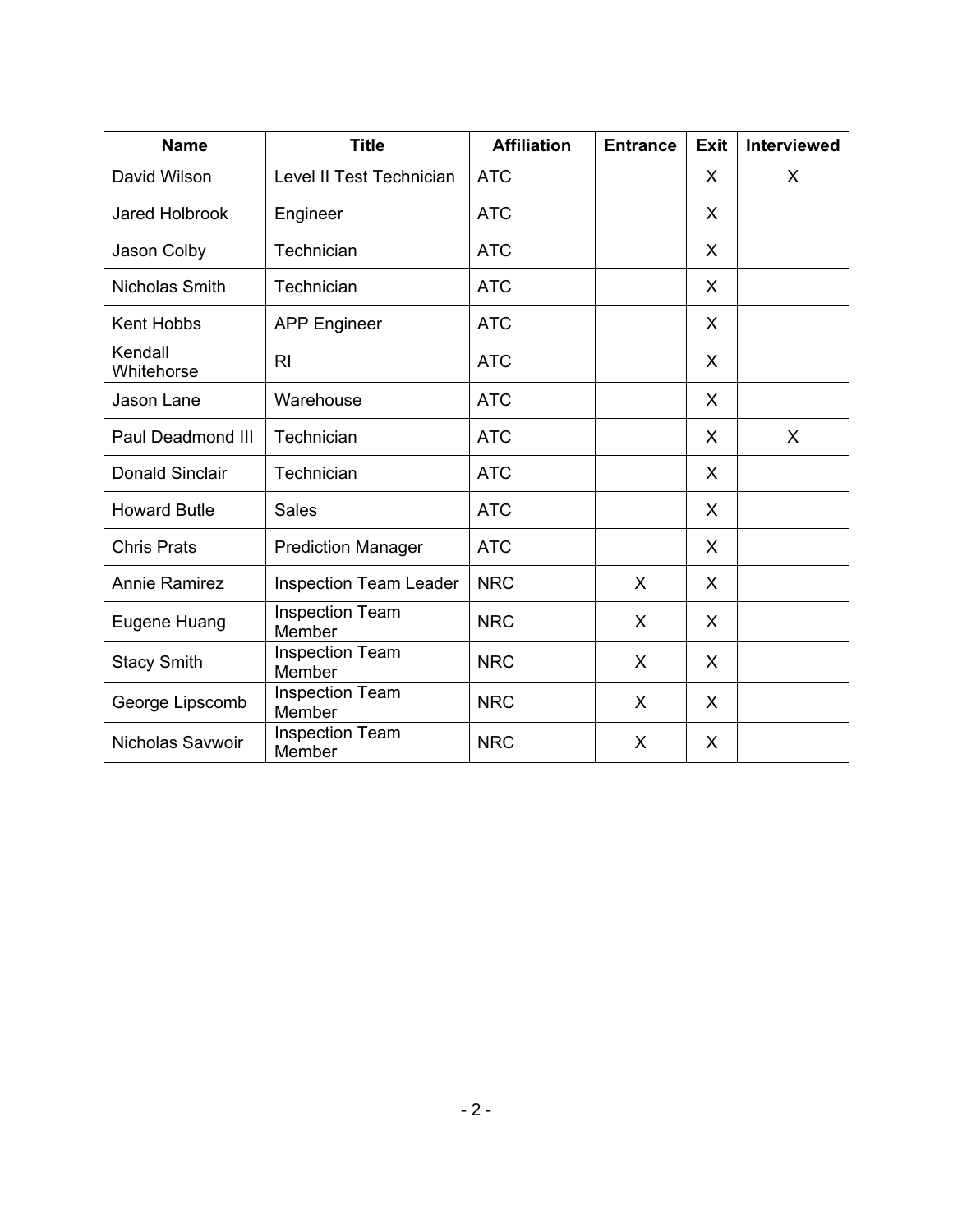## **2. INSPECTION PROCEDURES USED:**

IP 43002, "Routine Inspections of Nuclear Vendors"

IP 43004, "Inspection of Commercial-Grade Dedication Programs"

IP 36100, "Inspection of 10 CFR Part 21 and Programs for Reporting Defects and Noncompliance"

## **3. ITEMS OPENED, CLOSED, AND DISCUSSED:**

| Item Number                                                                         | <b>Status</b> | Type Description                                            |
|-------------------------------------------------------------------------------------|---------------|-------------------------------------------------------------|
| 99901458/2015-201-01 OPEN<br>99901458/2015-201-02 OPEN<br>99901458/2015-201-03 OPEN |               | NON Criterion III<br>NON Criterion III<br>NON Criterion III |

## **4. DOCUMENTS REVIEWED:**

### **Procedures**

- QAP-11 -001 Test Control Rev. 7 dated 8/6/2010.
- QAP-12-001 Control of Measuring and test equipment Rev. 8 dated 10/23/2014.
- QAP-12-001-1 Calibration Recall List
- QAP-12-001-2 Repair/ Calibration History Record
- QAP-12-001-3 Gage/Instrument out of Specification Notice
- G-805, Material Analysis Test Procedure XRF- Rev 1, dated 3/13/2015
- Generic Tri Axial Seismic Test Procedure GTP-06 Rev.2 dated 6/14/2013
- QAP-16-001-1 "Corrective Action," Revision 5, 7/8/2010.
- Document No. 1-00-02, "Quality Program Manual," Revision 0, dated 7/9/2010.
- QAP-3-002, "Computer Software Quality Assurance and Control," Revision 6, dated 12/5/2014.
- QAP-4-001, "Procurement Document Control," Revision 6, dated 8/14/2014.
- QAP-4-001, "Procurement Document Control," Revision 3, dated 7/25/2011.
- QAP-4-001, "Procurement Document Control," Revision 2, dated 6/11/2010.
- QAP-7-006, "Counterfeit and Fraudulent Material Program, Revision 1.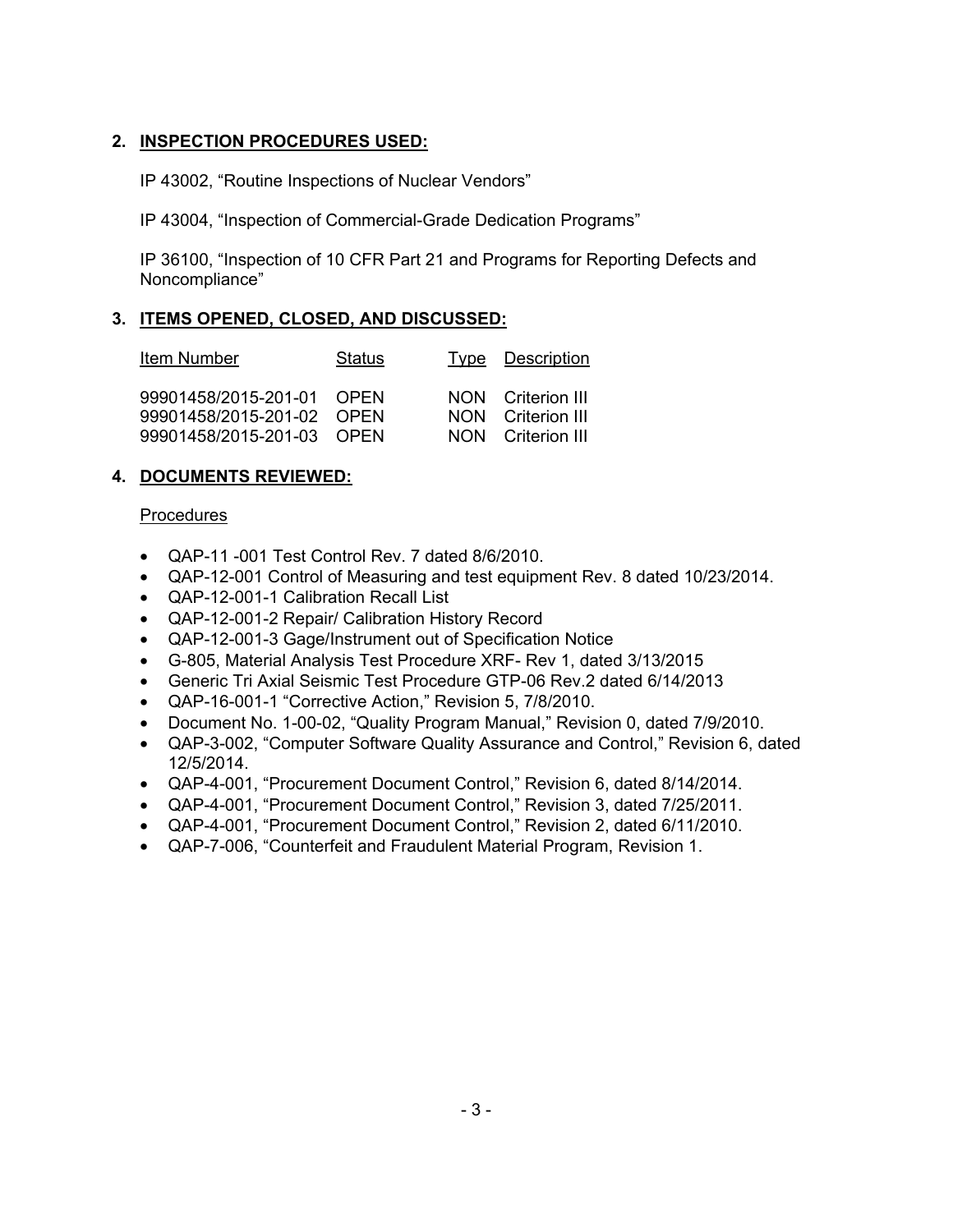## Nonconformance Reports (NCRs) and Corrective Action Reports (CARs)

- CAR 15T-12,dated 3/19/2015 (in process)
- CAR 14T-13,dated 3/18/20115 (in process)
- CAR 15T-08,dated 3/15/2015 (in-process)
- CAR 15T-13,dated 3/19/2015 (in-process)
- CAR 12T-01, dated 1/3/2012.
- CAR 12T-03, dated 1/19/2012.
- CAR 12T-05, dated 1/24/ 2012.
- CAR 12T-11, dated 2/9/2012.
- CAR 12T-12, dated 2/9/2012.
- CAR 12T-15, dated 2/29/2012.
- CAR 12T-22, dated 4/27/2012.
- CAT 12T-35, dated 8/14/2012.
- CAR 13T-06, dated 1/28/2013.
- CAR 13T-07, dated 1/20/2013.
- CAR 13T-16, dated 3/14/2013.
- CAR 13T-15, dated 3/14/2013.
- CAR 13T-16-R1, dated 3/14/2013.
- CAR 14T-20, dated 9/17/2014.
- CAR 11T-42, dated 10/14/2011.
- NCR 10T2190-01, dated 8/28/2012.
- NCR 10T4840-13, dated 3/12/2012.
- NCR 11T8740-02, dated 11/13/ 2012.
- NCR 11T11660-01, dated 5/21/2012.
- NCR 12T0285-01, dated 3/13/2012.
- NCR 12T2585-01, dated 9/4/2012.
- NCR 12T2585-02, dated 9/4/2012.
- NCR PA4302-01, dated 5/20/2010.
- \*NCR 14T3325-02, dated 1/21/2015.
- \*CAR 15T-11, dated 3/18/2015.

Commercial Grade Dedication Packages

- CGD12T4125-0101, Revision 1, dated 5/6/2013.
- CGD13T0815-01-01, Revision 0, dated 4/25/2013.
- CGD11T1470-01-01, Revision 2, dated 3/12/2012.
- CGD 11T8740-01-01, Revision 1
- PA4302-CGD-01, Revision 1
- CGD14T2335-01-01, dated 10/27/2014.
- CGD12T-04, dated 11/12/2012.
- CGD12T1970-01-01, Revision 1, dated 8/28/2013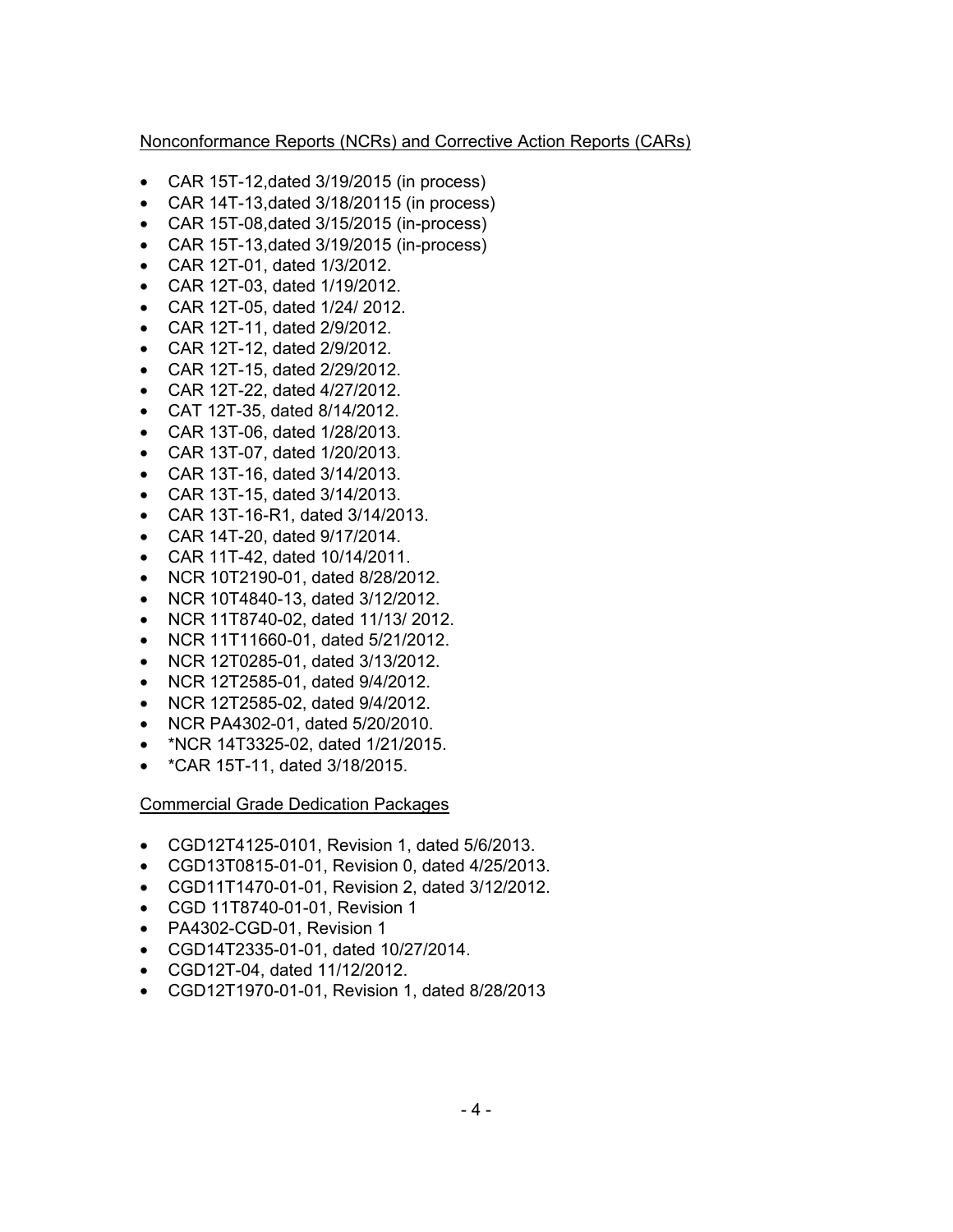## Audits

- Survey Report 12T-04 for Moore Industries International dated 11/2/2012.
- Survey Report ATCN-12-01 for Siemens Industry, Inc. dated 2/15/2012.
- Internal audit ATCN-13-01, dated 7/18/2013.
- Internal audit IA-2014-001, dated 7/17/2014
- Audit report 13T-01, Analysis and Measurement Services Corporation (AMS), dated 10/11/2013.

## Procurement Documents

- PO 500574602," Palo Verde," dated 4/19/2013.
- PO 00044614 "Xcel Energy," dated 11/29/2012.
- PO 0229373 "Simco Electronics," 10/2/2012.
- PO 00366332, "Certificate Measurements Inc.," dated 1/6/2015.
- PO 00361814 "Certified Measurements Inc.," dated 12/1/2014.
- PO 522317-2 "TVA-Watts Bar," dated 3/11/13.
- PO 0018445 "Calhoun Station" dated 1/24/2013.
- PO 00493103 "Exelon Manufacture: Moore Industries," dated 9/5/2012.
- PO 00031128 "Exelon," dated 3/14/ 2013.
- PO 800493 "TVA," dated 2/23/2015.
- PO 00184395 "OPPD," dated 1/24/2013.
- PO 500101-7625816 "Intermech," dated 9/16/2013.
- PO 00264099 "Moore Industries Int'l, Inc.," dated 3/20/2013.
- PO 00299554 "Applied Technical Services, Inc.," dated 10/29/2013.
- PO 00262090 "Applied Technical Services, Inc.," dated 3/7/2013.
- PO 070913 "ANSYS, Inc.," dated 7/9/2013.
- PO 0020311 "ANSYS, Inc.," dated 2/3/2011.
- PO 00372348"Tyco Electronics," dated 2/23/2015.
- PO 00265523 "TE Connectivity," dated 6/6/2013.
- PO 00248816 "Honeywell, Inc.," dated 2/26/2013.
- PO STS-03364 "Honeywell Corp.," dated 4/5/2005.
- PO 00272923, ATC to Analysis & Measurement Services for EMC on Eagle Signal Controls Time Delay, dated 5/16/2013.
- PO 00293527, ATC to TUV America, dated 9/23/2013.
- PO 00290338, ATC to TUV America, dated 9/6/2013.
- PO 00070933, TVA to ATC, dated 5/4/2011.
- PO 00289518, dated 8/30/2013.
- PO 415850-3-GE-2-50, circuit breaker for Sequoyah, dated 12/30/2014
- PO 00478771, Switch, dated 4/23/2013
- PO 0003113, Capacitor, dated 4/9/2012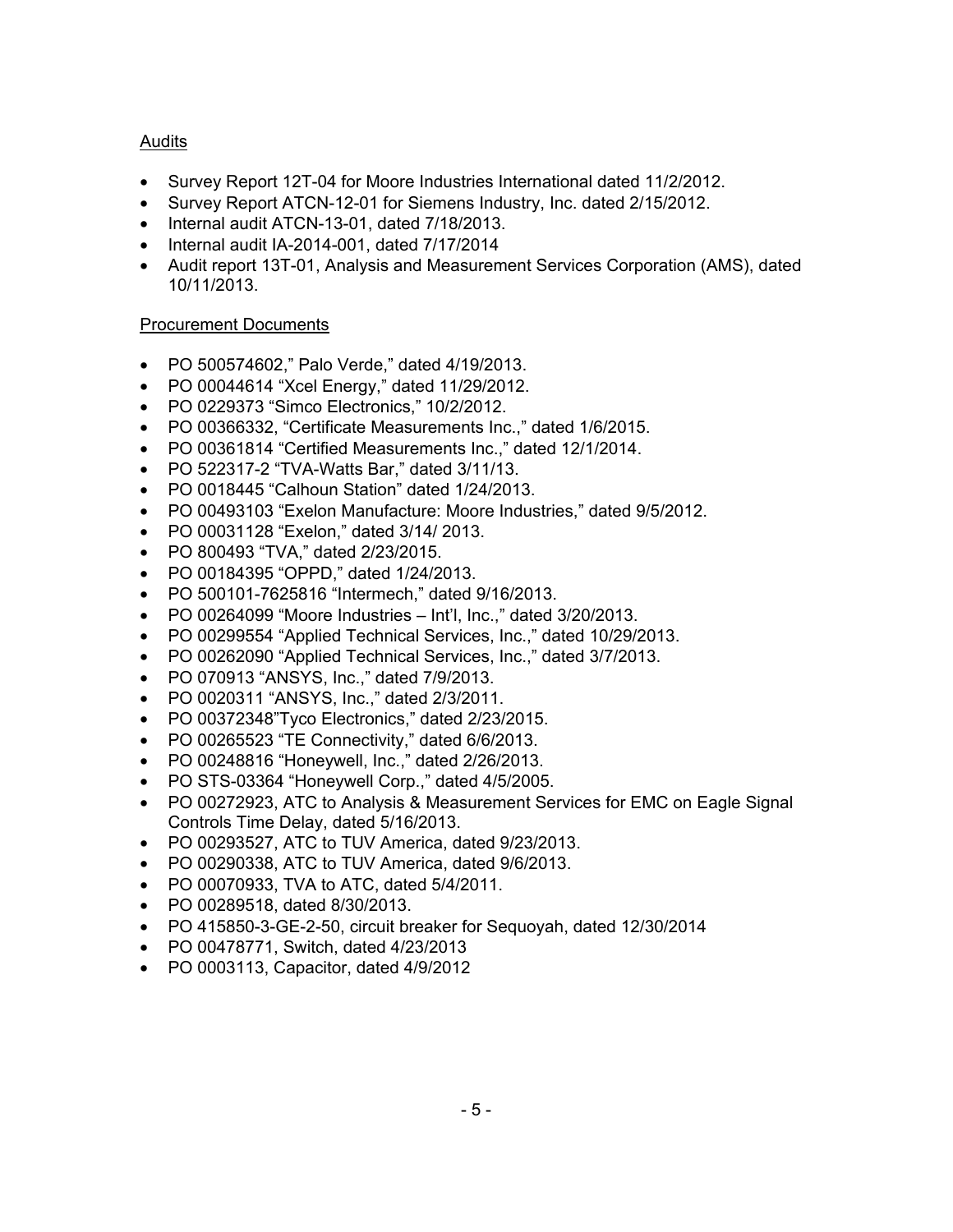## Qualification Reports and Test Procedures/Reports

- Report No. S2000-RP-03, "Dedication and Software Verification and Validation Test Report for the Southern Testing Services, Inc. / Powers Process Controls Single-Loop Process Controller," Revision 0, dated February 7, 2000.
- Report No. S2000-RP-03, Addendum 1, "Dedication and Software Verification and Validation Report Addendum for Moore Industries 535 Process Controllers," Revision 1, dated May 3, 2010.
- Report No. S2000-RP-03, Addendum 2, "Dedication and Software Verification and Validation Report Addendum for Moore Industries 535 Process Controllers," Revision 1, dated November 21, 2014.
- Report S2000-RP-02, Addendum 1, "Seismic Test Report Addendum for Southern Testing Services, Inc. / Powers (Moore Industries) Process Controls Single-Loop Process Controller," Revision 0, dated April 12, 2010.
- Report QTR11N1470, "Qualification Test Report Siemens Energy & Automation Process Automation Controller (PAC) 353 Design Level B, ATC Job Numbers: 11N1470, Detroit Edison – Fermi Purchase Order 4700404946 and 10N4690, NEXTERA – Seabrook Purchase Order 02259187," Revision 3, September 12, 2012.
- QTR11T3570-01-02, "EMC qualification test report for a Foxboro pneumatic indicating controller part number 43AP-PA52C/ESA21AN," dated October 31, 2013.
- EMC11T3570-01-01, "Electromagnetic compatibility qualifications plan for Foxboro pneumatic indicating controller part number 43AP-PA52C/ESA21AN," dated August 23, 2013.
- Test report NC1308923, "EMC test report," dated September 26, 2013.
- S1081-RP-01, "Nuclear Environmental and Seismic Qualification for General Electric Company Circuit Breaker Cat# AKR-20-30", dated January 9, 1996
- QTR12T1970-01-01, Revision 0, dated November 17, 2014

## Measuring and Test Equipment Documents

- Certificate of calibration #1327597 for Jodice power system timer, dated January 24, 2014.
- Certificate of Conformance/Calibration for ATC order 000264099 dated March 28, 2013.

## Miscellaneous Documents

- Moore Industries 535 controller 2013 BOM for Job 13T0815: Documents 535-803-00REVB, 535-607 C1 POWERS, 535574AREVF) (undated).
- Moore Industries 535 controller 2010 BOM for S2000-RP-02 Addendum 1 (Documents: 535-803-00REVA, 535-607REVC, 535574AREVE1) (undated).
- Moore Industries 535 controller 2008 BOM for PA2000-RP-01 (Documents: 535-803-00REVA, 535-607REVB1, 535574AREVD) (undated).
- Qualification record for Technical Expert Richard Marchetti dated August 2, 2010.
- Moore Industries ECO 15864 dated July 28, 2010.
- Moore Industries ECO 15517 dated July 28, 2010.
- Moore Industries ECO 15985 dated February 25, 2011.
- Moore Industries ECN 16516 dated July 10, 2012.